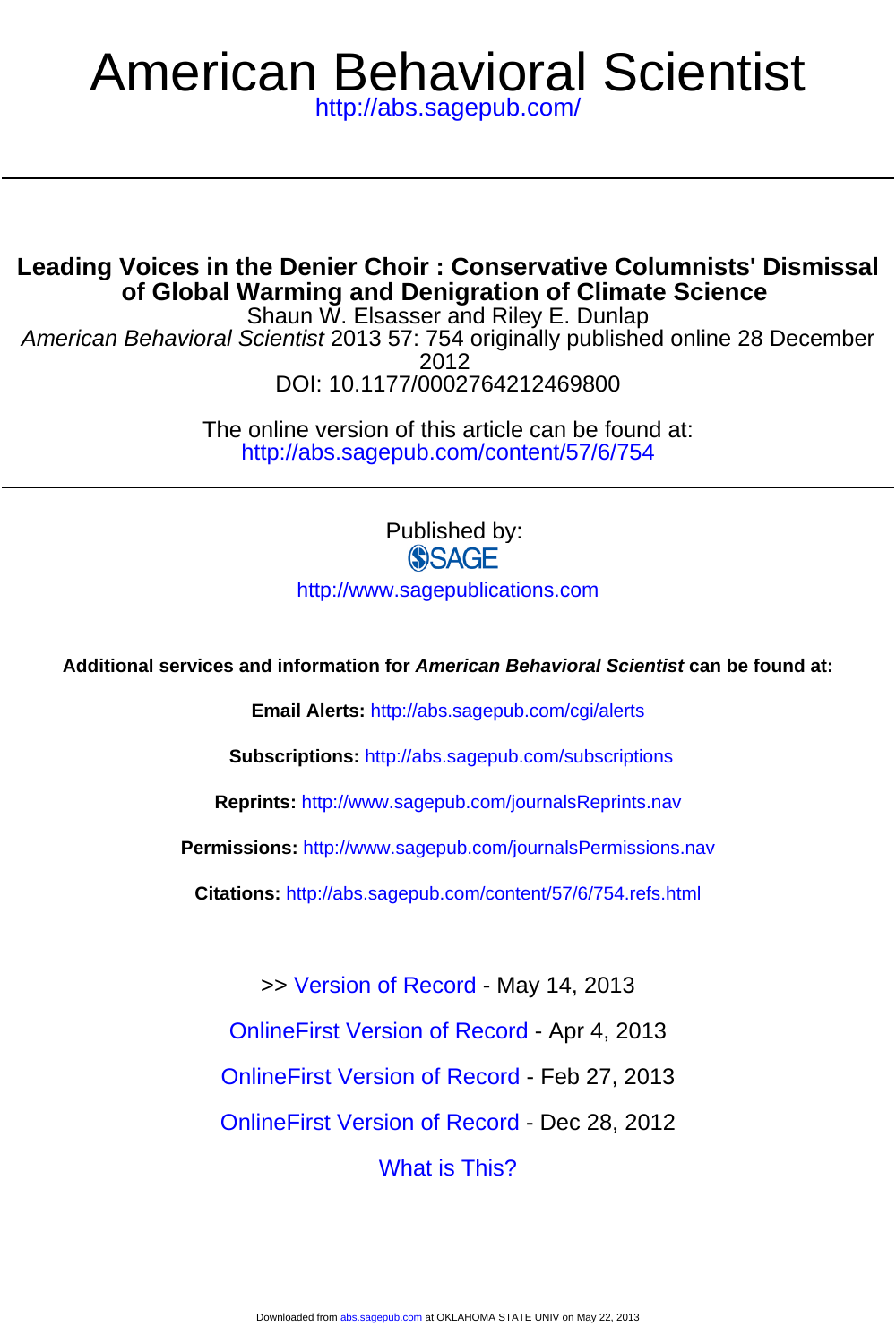**Leading Voices in the Denier Choir: Conservative Columnists' Dismissal of Global Warming and Denigration of Climate Science**

American Behavioral Scientist 57(6) 754–776 © 2013 SAGE Publications Reprints and permissions: sagepub.com/journalsPermissions.nav DOI: 10.1177/0002764212469800 abs.sagepub.com



# $\boldsymbol{\mathsf{Shaun}}$   $\boldsymbol{\mathsf{W.}}$  Elsasser $^{\mathsf{I}}$  and Riley E. Dunlap $^{\mathsf{I}}$

## **Abstract**

The conservative "echo chamber" is a crucial element of the climate change denial machine. Although social scientists have begun to examine the role of conservative media in the denial campaign, this article reports the first examination of conservative newspaper columnists. Syndicated columnists are very influential because they reach a large audience. We analyze 203 opinion editorials ("op-eds") written by 80 different columnists published from 2007 to 2010, a period that saw a number of crucial events and policy proposals regarding climate change. We focus on the key topics the columnists address and the skeptical arguments they employ. The overall results reveal a highly dismissive view of climate change and critical stance toward climate science among these influential conservative pundits. They play a crucial role in amplifying the denial machine's messages to a broad segment of the American public.

## **Keywords**

climate change, denial machine, conservative columnists, skeptical arguments

The United States has been an outlier in climate change policy making for the past two decades, offering little leadership and often undermining efforts to develop carbon emission reduction policies in the international arena (e.g., not ratifying the Kyoto

**Corresponding Author:** Riley E. Dunlap, Department of Sociology, Oklahoma State University, Stillwater, OK 74078, USA. Email: rdunlap@okstate.edu

<sup>1</sup> Oklahoma State University, Stillwater, OK, USA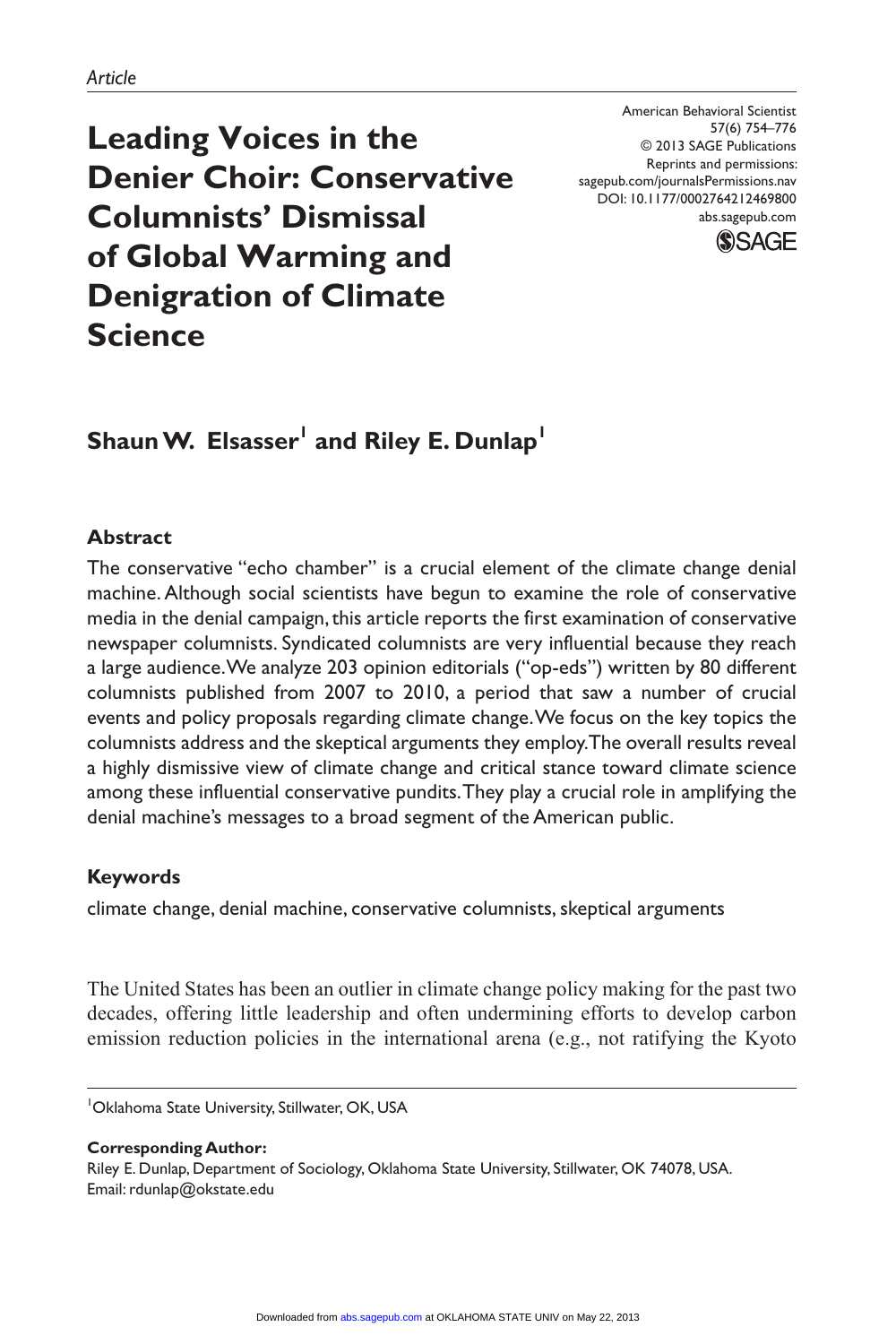Protocol), while also failing to implement domestic policies. Although many factors have contributed to the failure to enact strong international and national climate change policies, ranging from diverging interests between developed and developing nations (Roberts & Parks, 2007) to the weakness of Democratic leadership in recent years (Pooley, 2010), a powerful and sustained effort to deny the reality and significance of human-induced climate change has been a key factor.<sup>1</sup>

For more than two decades a concerted campaign by a wide but interrelated range of actors—described as the "denial machine" (Begley, 2007)—has worked to block climate change policy making, particularly when major policy action appears imminent (Gelbspan, 2004; McCright & Dunlap, 2003; Pooley, 2010). A crucial strategy in this effort has been to challenge the evidence supporting global warming by attacking climate science, and increasingly scientists, in an attempt to spread doubt and uncertainty about the reality of anthropogenic climate change and thus question the need for ameliorative policy making (Ceccarelli, 2011; McCright & Dunlap, 2010; Oreskes & Conway, 2010; Powell, 2011).<sup>2</sup>

The denial machine involves a complex and evolving set of actors (see Dunlap & McCright, 2011). Although the fossil fuels industry was its driving force early on (Beder, 1999; Gelbspan, 1997), the denial machine appears increasingly to be rooted in the U.S. conservative movement,<sup>3</sup> receiving heavy funding from conservative foundations (Grandia, 2009; Mashey, 2010) and leadership from conservative think tanks (Hoggan, 2009; McCright & Dunlap, 2000, 2010; Oreskes & Conway, 2010). Segments of corporate America, including associations such as the U.S. Chamber of Commerce as well as companies such as Exxon Mobil, continue to provide funding for other actors, ranging from the conservative think tanks to various front groups and sporadic Astroturf campaigns (Dunlap & McCright, 2010, 2011). A small number of contrarian scientists, most with ties to conservative think tanks and sometimes directly to the fossil fuels industry, are another key element of the denial machine as they lend an aura of scientific credibility to efforts to debunk climate science (McCright, 2007; Oreskes & Conway, 2010). Similarly, conservative politicians, and nowadays virtually the entire Republican Party, have become a vital force denying global warming (Davenport, 2011; McCright & Dunlap, 2010; Mooney, 2005).

A final element of the denial machine is the "conservative echo chamber," which in the case of climate change consists not only of major conservative TV, radio, and newspaper media (Brock, 2004; Jamieson & Cappella, 2008) but also a bevy of bloggers—including several self-styled "citizen scientists"—and their dedicated followers who work together to promote one another, contrarian scientists, and all other components of the denial machine in a mutual effort to undermine the reality and threat of global warming (Dunlap & McCright, 2011). The purpose of this article is to report a study of how one key element of this echo chamber, conservative newspaper columnists, contributes to climate change denial via their influential pulpit—specifically, how they dismiss climate change and denigrate climate science. We do this via an analysis of conservative columnists' writings from 2007 through 2010.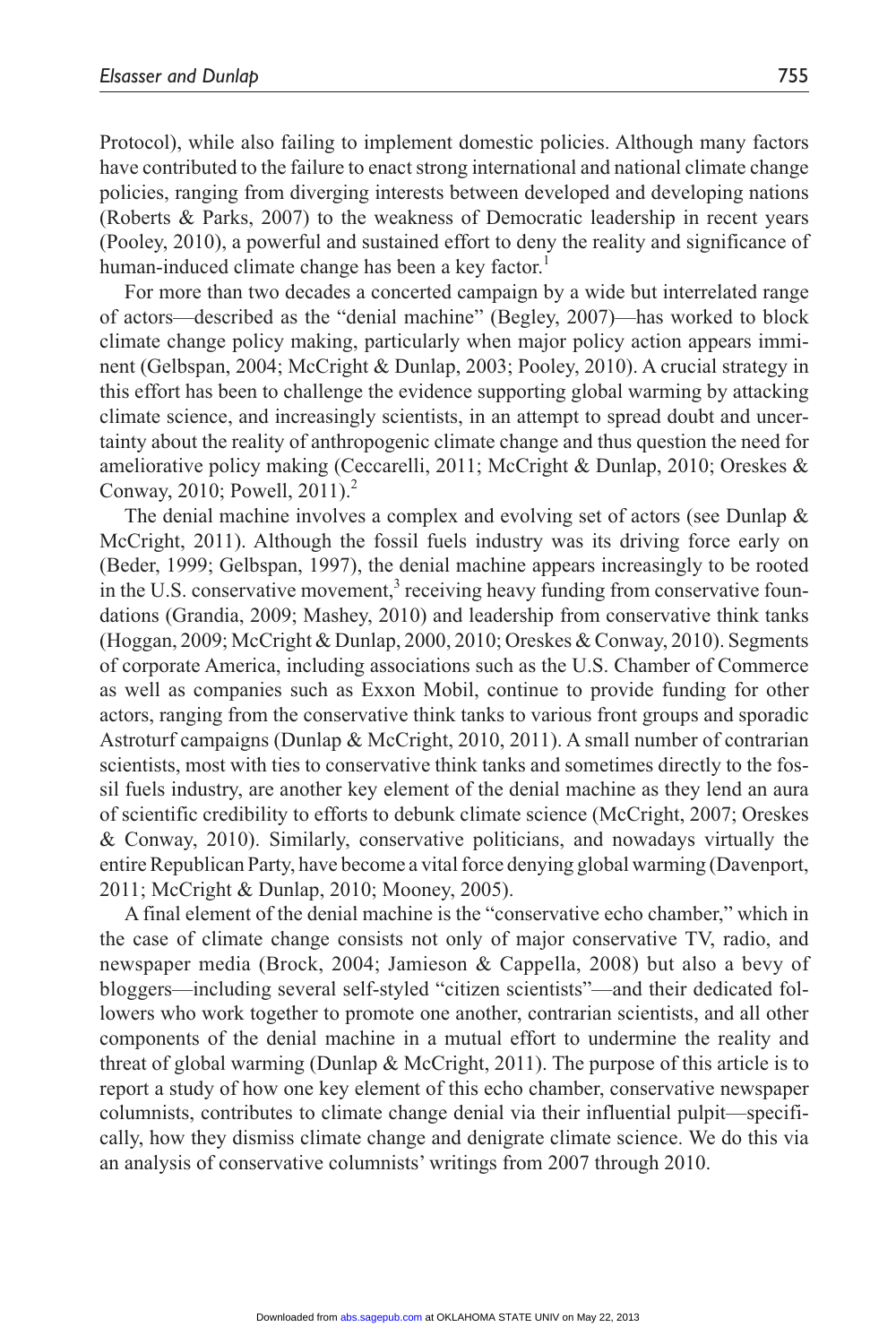## **The Denial Machine and Its Echo Chamber**

There is a growing body of literature on the long-term organized effort to deny the reality and significance of global warming, in both the United States and other nations, including work by investigative journalists (e.g., Gelbspan, 1997, 2004; Hoggan, 2009; Powell, 2011), activist organizations (e.g., Greenpeace, 2010a, 2010b; Union of Concerned Scientists, 2007), and academics, primarily but not exclusively social scientists (e.g., Dunlap & McCright, 2010, 2011; Oreskes & Conway, 2010; Washington & Cook, 2011). This work has provided important insights into the crucial, complementary, and mutually reinforcing roles of the fossil fuels industry (Beder, 1999; Gelbspan, 1997, 2004; Union of Concerned Scientists, 2007), other sectors of corporate America (Greenpeace, 2010b), conservative think tanks (McCright & Dunlap, 2000, 2003), contrarian scientists (Lahsen, 2008; McCright, 2007; Oreskes & Conway, 2010), and conservative politicians (Davenport, 2011; McCright & Dunlap, 2010; Mooney, 2005) in the effort to promote denial of the significance and reality of climate change—especially via the strategy of questioning the scientific evidence for global warming (McCright & Dunlap, 2010; Oreskes & Conway, 2010; Powell, 2011).

The role of the conservative echo chamber in promoting climate change denial is also beginning to receive attention. The bulk of existing analyses of the media's treatment of climate change has traced the evolution of media attention and documented the degree to which the U.S. media have—in part because of pressure from various elements of the denial machine—given disproportionate attention to contrarian scientists and other "skeptical" voices and thereby created the impression that the scientific evidence for global warming is highly "uncertain" (Antilla, 2005; Boykoff, 2011; Boykoff & Boykoff, 2004).<sup>4</sup> However, a recent body of work has focused specifically on the efforts of key elements of the conservative echo chamber to promote skepticism and denial.

Jamieson and Cappella (2008) regard Fox News, the *Wall Street Journal* (*WSJ*), and Rush Limbaugh as the "conservative media establishment," and clearly Fox, leading conservative newspapers such as the *WSJ*, the *New York Post*, and the *Washington Times*, and right-wing talk radio provide powerful fora for the promotion of climate change denial. Recent studies have documented the dismissive view of climate change predominating on Fox News (Feldman, Maibach, Roser-Renouf, & Leiserowitz, 2012), in the *WSJ* (Akerlof, Rowan, Fitzgerald, & Cedeno, 2012; Painter, 2011), and throughout Rupert Murdoch's News Corporation media empire in general (McKnight, 2010), as well as the fact that among the American public viewing Fox News is negatively related to belief in and concern about global warming (Feldman et al., 2012). Similarly, Rush Limbaugh, the dominant voice in talk radio, is well known for dismissing climate change (Wolcott, 2007), and Akerlof et al. (2012) find his show to be a significant source of negative commentary on the specific issue of climate models.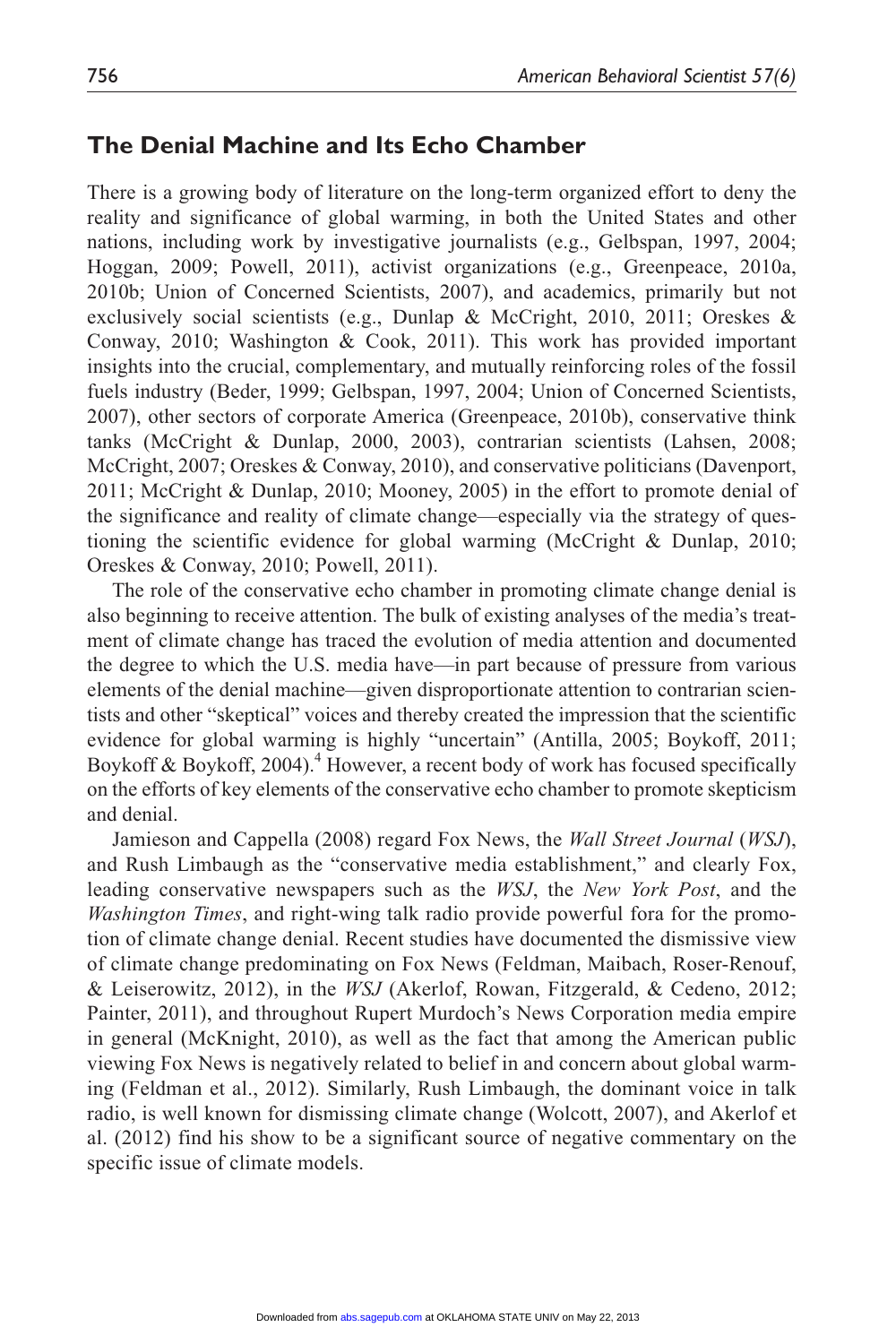Turning to bloggers, activists, and self-proclaimed citizen scientists, recent studies have pointed to the vital role that skeptical bloggers played in generating "Climategate" after the release of climate scientists' emails from the Climate Research Unit at the University of East Anglia (Holliman, 2011), how skeptical and pro–climate science blogs wage battle against each other on the web (Knight & Greenberg, 2011), and the use of editorials and letters to the editor by a range of climate change skeptics and deniers (including lay people) to cast doubt on climate change in general and climate science in particular (Hoffman, 2011; Young, 2011). $\delta$ 

There is one key component of the conservative echo chamber that, to our knowledge, has yet to be addressed, and that is syndicated conservative newspaper columnists. Evidence suggests that conservative columnists are disproportionately represented in U.S. newspapers, and they clearly constitute a major voice in the conservative movement (Media Matters in America, 2007). Thus, examining how these commentators treat climate change and climate science is important and will fill an important niche in the growing body of knowledge about the climate change denial machine. In what follows we endeavor to fill this niche.

## **The Study**

To investigate the treatment of climate change and climate science by conservative columnists, we conducted a content analysis of nationally syndicated opinion editorials (op-eds) by these columnists published over the four-year period of January 2007 to December 2010. This is a particularly interesting period, spanning the final two years of the George W. Bush administration (which had been highly dismissive of climate change; McCright & Dunlap, 2010) and the first two years of President Barack Obama's administration (and a Democratically controlled Congress).

It was also a period that saw a number of crucial events concerning climate change, including Al Gore's movie *An Inconvenient Truth* receiving the 2007 Academy Award ("Oscar") for best documentary film; Gore and the Intergovernmental Panel on Climate Change (IPCC) winning the 2007 Nobel Peace Prize; a major carbon emissions reduction bill (Warner–Lieberman) proposed in 2007 but defeated in the U.S. Senate in June 2008 and another bill (Waxman–Markey) passing the U.S. House of Representatives in June 2009 and then dying in the Senate; the November 2009 "Climategate" controversy and subsequent publicity given relatively minor errors in the 2007 report of IPCC; the 15th United Nations Climate Change Conference (COP 15) in Copenhagen in December 2009; and a heightened level of organized denial stimulated by the prospect that the Obama administration and a Democratic Congress would enact national legislation and sign international agreements designed to cut carbon emissions (for coverage of these events, see Pooley, 2010; Powell, 2011). The result is that there were a number of spikes as well as some troughs in both newspaper and television coverage of climate change in the United States over this period (Boykoff, 2011), making it an excellent time span for our study.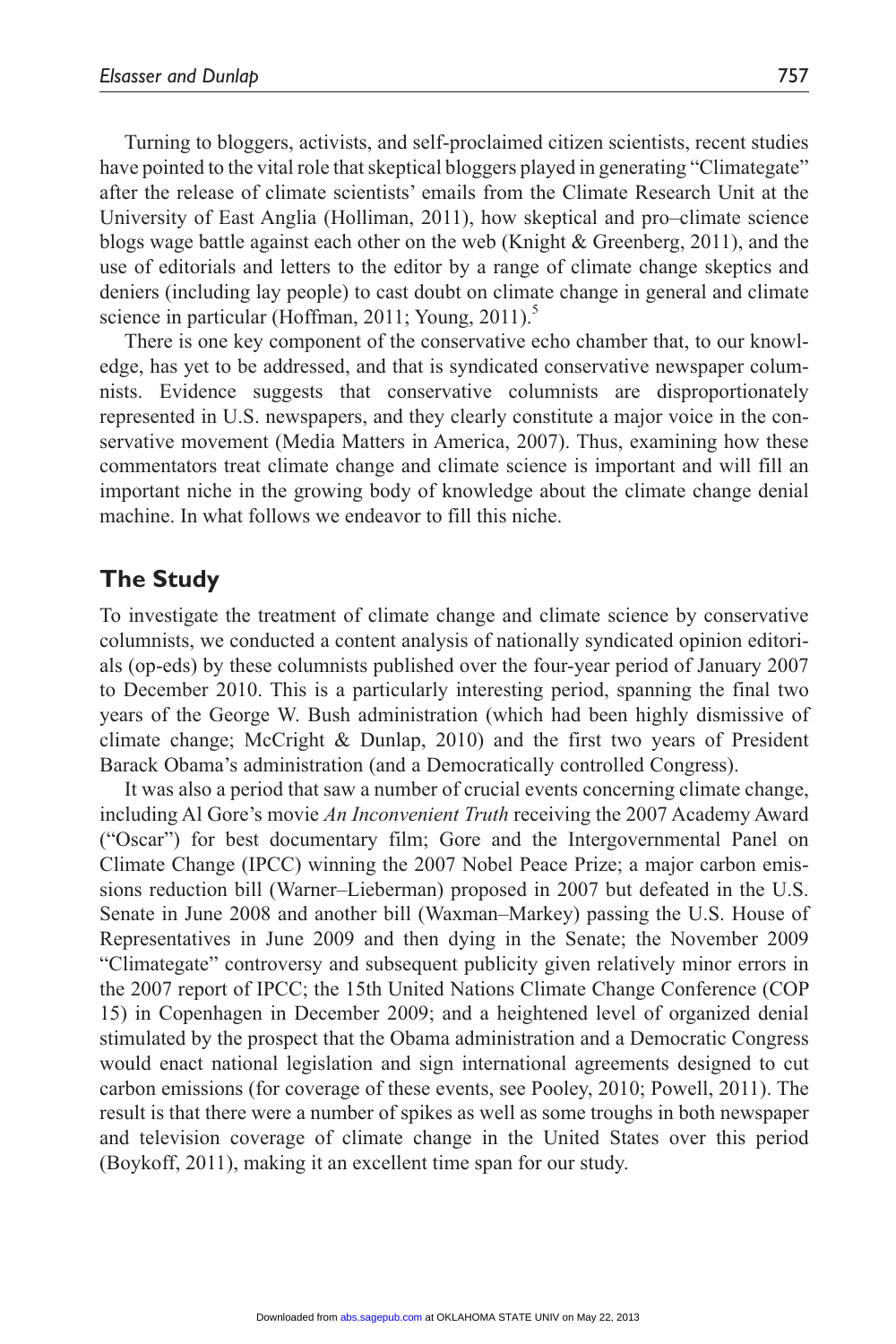#### **Data Source**

Our data source was www.townhall.com, a self-proclaimed conservative website that posts op-eds from approximately 850 syndicated U.S. columnists as of January 2012.<sup>6</sup> The columnists write not specifically for townhall.com but for the newspapers in which they are syndicated and then use the website as an additional means of exposure. The website was established in 1995 as the first conservative web community and as a "place to activate conservative political participation". Since townhall.com posts only columns written by conservatives, we are confident that all of its featured columnists share a conservative philosophy.

A detailed empirical study of the representation of conservatives among syndicated op-ed columnists in the United States conducted in 2007 provides an opportunity for checking the degree to which townhall.com serves as a valid site for locating conservative columns on an issue like climate change (Media Matters in America, 2007). The evidence suggests that it is. First, the report identified the top 100 syndicated columnists in the United States in terms of reach, based on the number of papers in which their columns appear and the circulations of those papers. Of the 42 conservative columnists in the top 100 (which also includes 39 "progressive" and 19 "centrist" commentators), 33 are featured at townhall.com. Second, of the 80 columnists who had at least one op-ed on climate change posted at townhall.com from 2007 to 2010, 17 are among the top 100 columnists (and thus among the top 42 conservatives) in reach. Third, 5 of the 6 columnists who wrote the most pieces on climate change during this period (seven or more editorials) appear on the top 100 list. Thus, it seems apparent that on one hand a large majority of syndicated conservative columnists post their opeds at townhall.com, and on the other hand our study includes a number of the most visible conservative columnists in the nation. Although there is no feasible way of locating the total population of conservative columns focusing on climate change in *all* U.S. papers over the 4 years, we are confident that we have covered a large majority of those written by syndicated columnists via our reliance on townhall.com *and* that all of the columnists are indeed conservative.

We searched the townhall.com website on six separate dates: November 2007, July 2008, January 2009, January 2010, July 2010, and January 2011. Each time the search was for op-eds written from January 1, 2007 onward (through December 31, 2010), using the terms *global warming, climate change, anthropogenic global warming*, and *anthropogenic climate change*. We located 203 columns published between January 1, 2007 and December 31, 2010 (see the full list in the appendix). A total of 80 conservative columnists wrote one or more of these op-eds, and Table 1 lists the 40 who wrote two or more during this period. The list includes 14 who appear on Media Matter's top 100 syndicated columnist list, and 5 of the 6 columnists who wrote most frequently about climate change (seven or more op-eds) are on the top 100 list—led by George Will's number one ranking. Clearly climate change attracted a good deal of interest from several of our nation's leading conservative columnists during the 4 years of our study.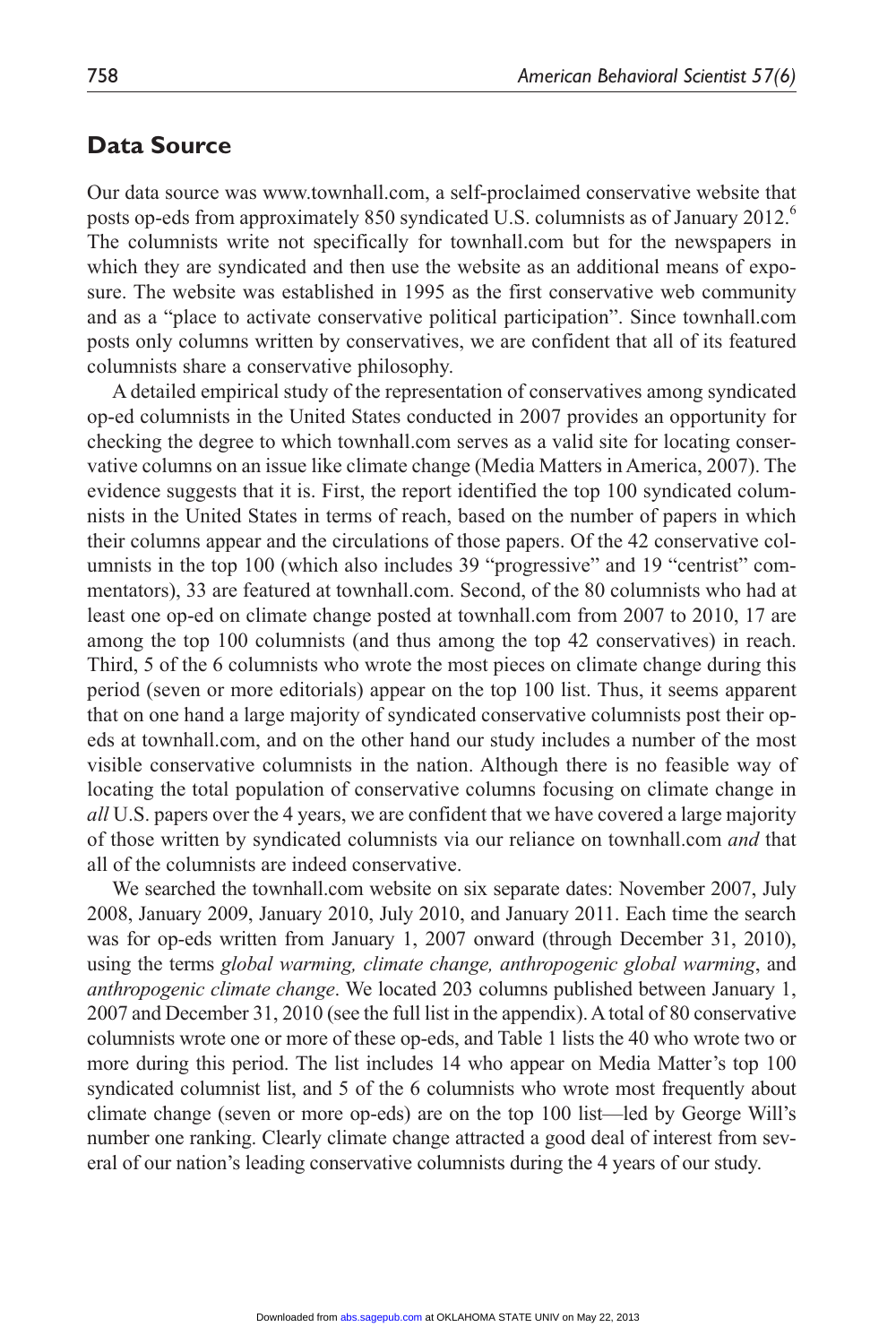| Columnist               | $Op-Eds$ | Columnist             | $Op$ -Eds |
|-------------------------|----------|-----------------------|-----------|
| Paul Driessen           | 12       | Mona Charen (46)      | 3         |
| Debra J. Saunders (43)  | Н        | Ann Coulter (95)      |           |
| Walter E.Williams (37)  | 10       | Larry Elder           | 3         |
| Jonah Goldberg (19)     | 8        | Rich Lowry (41)       | 3         |
| George Will (1)         | 8        | William Rusher (69)   |           |
| Thomas Sowell (17)      | 7        | Willie Soon           | 3         |
| Michael Barone          | 6        | John Stossel (84)     | 3         |
| David Limbaugh          | 6        | <b>Bruce Bialosky</b> | 2         |
| <b>Bill Steigerwald</b> | 6        | Ken Blackwell         | 2         |
| Harry Jackson, Jr.      | 5        | Amanda Carpenter      | 2         |
| <b>Brent Bozell III</b> | 4        | <b>Ed Feulner</b>     | 2         |
| Pat Buchanan (67)       | 4        | Suzanne Fields (68)   | 2         |
| Doug Giles              | 4        | Michael Gerson        | 2         |
| David Harsanyi          | 4        | Paul Greenberg (45)   | 2         |
| John Hawkins            | 4        | <b>Austin Hill</b>    | 2         |
| Phyllis Schlafly        | 4        | <b>Bill Murchison</b> | 2         |
| Cal Thomas (6)          | 4        | Michael Reagan        | 2         |
| <b>Rich Tucker</b>      | 4        | Ben Shapiro           | 2         |
| <b>Tony Blankley</b>    | 3        | David Strom           | 2         |
| Tom Borelli             | 3        | Emmett Tyrrell        | 2         |

**Table 1.** Conservative Columnists Who Published Two or More Op-Eds on Climate Change Between 2007 and 2010.

Columnists with numbers after their names appear in the top 100 syndicated columnist identified by Media Matters in America (2007), and the numbers indicate their national rankings.

# **Method**

Our basic goal is to discover the key topics regarding climate change that attract the interest of conservative columnists, as well as the arguments they use to deny the reality of climate change and challenge climate science, in their op-eds from 2007 through 2010. Thus, we focus on the *manifest* content of the columns.

# *Key Topics*

Our first aim is to examine the key topics discussed in the columns. We separated the topics into two broad categories: *nonpolicy issues* and *policy-relevant issues* (both domestic and international) related to climate change. Our choice of topics was determined by following major issues and events regarding climate change over the 4-year period. The keywords searched to find nonpolicy columns were *Al Gore* (the public figure most associated with global warming), *Oscars/Academy Awards* (because of Gore's 2007 Oscar for *An Inconvenient Truth*), *Nobel Peace Prize* (because of the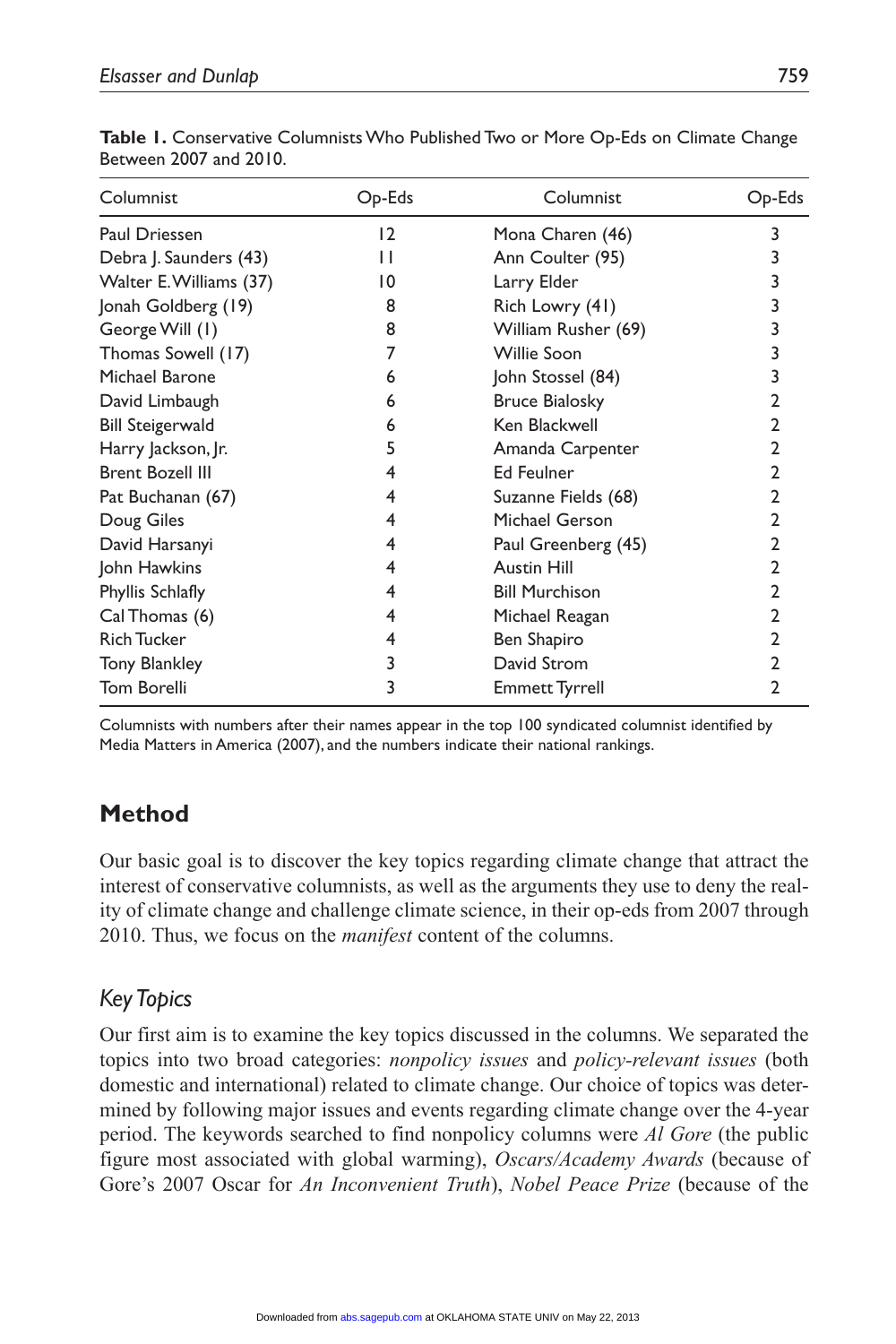2007 Nobel nomination and win for Al Gore and the IPCC), *IPCC/Intergovernmental Panel on Climate Change* (for its continuing prominence in collecting and disseminating knowledge about global warming), and *Climategate* (because of the attention received by the email release).

We also examined the degree to which six key policy-relevant issues were discussed by the columnists. The six keywords searched were *Copenhagen* (location of the COP 15 conference), *Cap-and-Trade* (a domestic policy option aimed at reducing carbon emissions), *Kyoto* (the 1997 international agreement), *Warner– Lieberman* (the 2007 Senate bill also known as the Climate Security Act), *Carbon Tax* (another domestic policy option aimed at reducing carbon emissions), and *Waxman–Markey* (the 2009 House bill also known as the American Clean Energy and Security Act).

It is not surprising that individual columns sometimes touch on more than one of these topics and are coded as such. Our search allows us to examine the frequency with which these key topics were discussed by conservative columnists throughout the 4 years and in the process obtain a good sense of what attracted their attention over this period.

## *Skeptical Arguments Used*

Those who challenge the reality and significance of climate change employ a vast array of arguments, ranging from those proposed in the scientific literature that fail to stand up to scrutiny to false claims issued by think tank representatives and self-styled citizen scientists. Unlike the scientific literature, where debunked claims and findings can no longer be employed, in the "denialosphere" arguments never disappear—they are continually recycled (Powell, 2011; Washington & Cook, 2011). The result is an enormous number of arguments. Fortunately, a popular website, skepticalscience. com, does an excellent job of collecting, organizing, and rebutting arguments used by climate change skeptics and deniers (for a sample of some major arguments and their weaknesses, see Washington & Cook, 2011, chap. 3).

The list is constantly growing, but we used the version published on January 1, 2011, which included 103 arguments against human-induced climate change, as it was most appropriate for analyzing the arguments used during the period covered by our study. The list of 103 skeptic arguments formed our coding scheme for classifying the arguments or "claims" offered by the conservative columnists.<sup>7</sup> We first analyzed all 203 op-eds and coded each one in terms of the skeptical argument (or arguments) they employed.

Conservative columnists often use multiple claims when arguing against the legitimacy of global warming, and thus many columns include multiple arguments. If the same argument was employed more than once within an individual op-ed, however, it was counted only once. The 103 skeptical arguments were categorized on skepticalscience.com into four main groups: "it's not happening," "it's not us," "it's not bad," and "it's too hard."8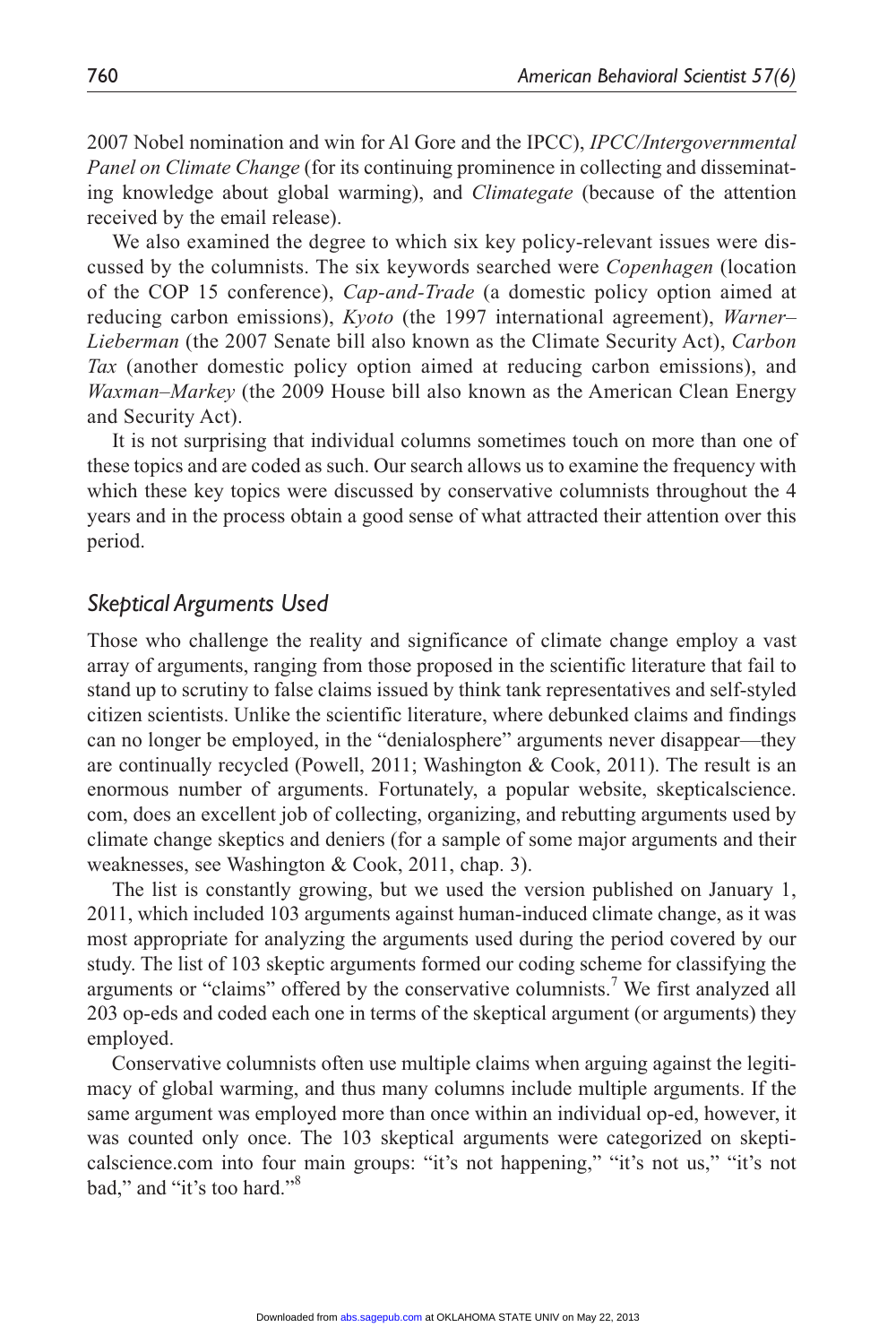

Figure 1. Number of columns by month, January 2007 to December 2010.

# **Results**

One striking aspect of the 203 columns produced by the 80 different conservative columnists should be noted at the outset—*all of them were critical of climate change and/or science*. Indeed, a quick scan of the titles shown in the appendix gives a good sense of the highly skeptical and dismissive stances toward global warming conveyed by the op-eds. This overwhelming pattern of skepticism and denial of climate change illustrates the near-hegemonic status of this orientation among conservatives (Dunlap & McCright, 2011; Oreskes & Conway, 2010).

## *Column Frequency*

Despite variation across the 4 years, climate change nonetheless received a fair amount of attention in conservative op-eds throughout the 4-year period: 59 columns appeared in 2007, 38 in 2008, 57 in 2009, and 48 in 2010. When examining the monthly publication rate shown in Figure 1, however, it is apparent that the columnists' attention spiked in accordance with important events.

The first peak in the number of columns related to climate change and global warming occurred during February and March 2007 (with 14 and 15 op-eds, respectively). Two events occurring in this period raised the salience of global warming and likely enhanced the credibility of climate science: First, Al Gore won an Oscar at the 2007 Academy Awards and, second, Gore and the IPCC were nominated for the Nobel Peace Prize. Both events allowed columnists to link skeptical arguments with a preexisting conservative bias against Al Gore (Brock, 2004). A second, and somewhat smaller peak occurred in November 2007, with 10 op-eds. This was when Gore and the IPCC won the Nobel Peace Prize and, from the perspective of the columnists, were granted undeserved legitimacy.

In February 2008, another moderate peak of 10 conservative op-eds on climate change appeared. This corresponded with the Heartland Institute's 2008 International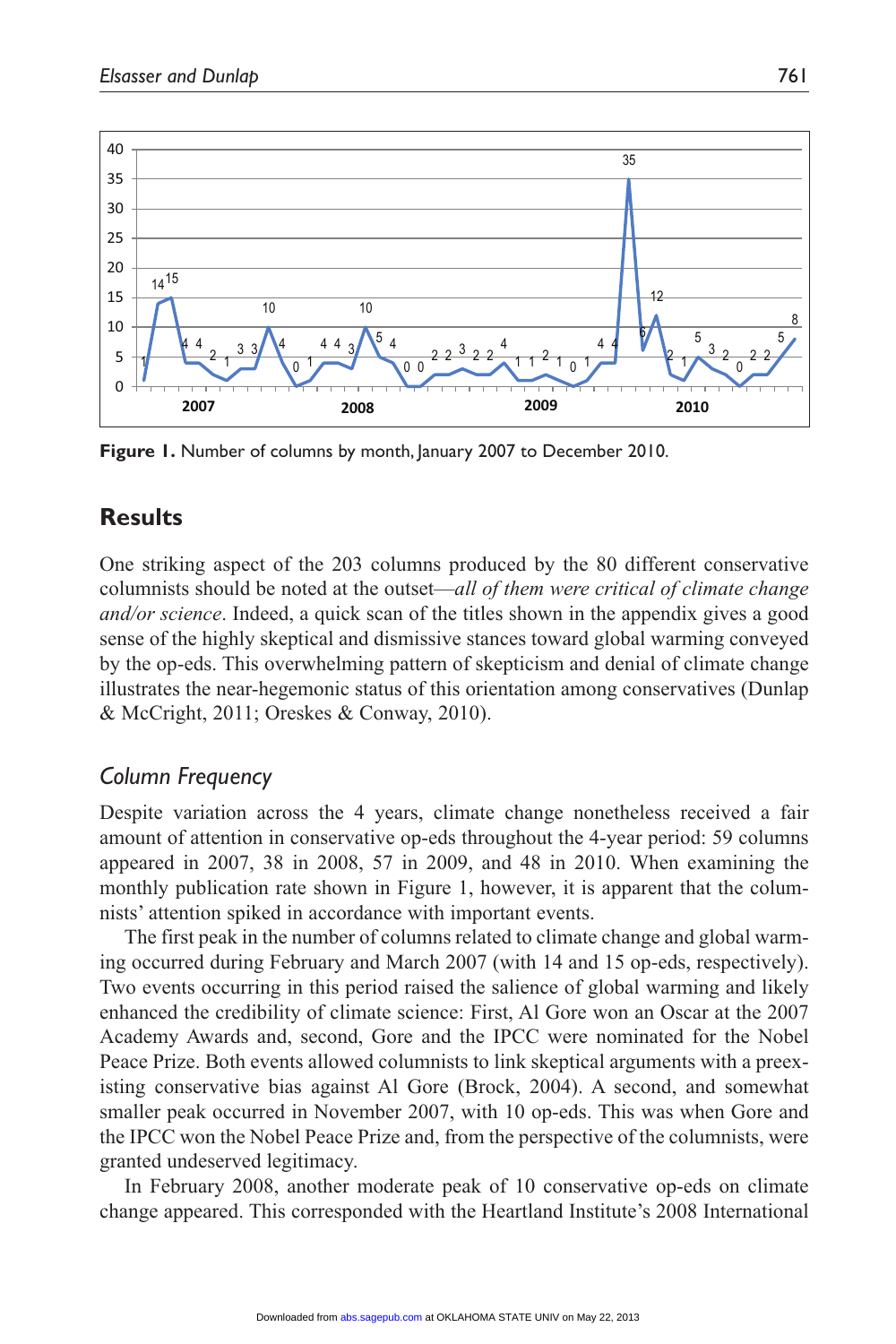Conference on Climate Change, held in New York City, the first such gathering of leading contrarians and skeptics organized by this conservative think tank. The event provided conservative columnists with an opportunity to report skeptical arguments presented at the conference. Many of these skeptical arguments focused on potential economic risks associated with domestic policies aimed at reducing carbon emissions. Notably, the columnists generally portrayed the contrarian scientists and other conference presenters as having more legitimacy than mainstream climate scientists.

Following the Heartland conference there was a notable decline in conservative op-eds focusing on climate change. The relative lack of attention (but never total neglect) seems to have stemmed from two factors. First, there were no major events related to climate change (the 2009 Heartland conference garnered limited attention) for over a year and a half, and, second, the 2008 Republican and Democratic primaries and the presidential election became a primary focus for the columnists. Thus, global warming declined in salience.

It is interesting that few conservative op-eds on climate change were published immediately following the election of Barack Obama. Not until December 2009 did another, and clearly the largest (with 35 op-eds), spike occur. This one reflected the columnists' eagerness to publicize the "Climategate scandal" (which broke in the blogosphere the last 2 weeks of November and then worked its way into major media outlets), and their op-eds clearly used it in an effort to delegitimate the science supporting climate change. The timing was intentionally fortuitous, as planned by whoever released the emails, as it provided the columnists with a powerful weapon to use for arguing against strengthening the Kyoto Protocol—the goal of COP 15 that ran from the December 7 through December 18, 2009. The conference, and especially President Obama's participation, became the focal point of several additional op-eds.

The last notable spike in op-eds (12) occurred in February 2010, corresponding with Heartland's 2010 International Conference on Climate Change. This gathering of leading skeptics, coming on the heels of Climategate and Copenhagen, provided the conservative columnists with additional arguments and rhetoric for attacking climate change and science, and they made good use of the ammunition in their op-eds.

The 4-month period running from November 2009 through February 2010 was one in which climate change denial was in "overdrive," and one result was a noticeable downturn in the American public's belief in climate change and trust in climate scientists—although it was largely confined to conservatives and Republicans (Leiserowitz, Maibach, Roser-Renouf, Smith, & Dawson, 2013; also see McCright & Dunlap, 2011).

## *Key Topics*

As we examined the articles for major topics discussed over the 4 years, one prominent result stood out more than any other: the propensity for conservative columnists to connect Al Gore with their skeptical arguments. As Table 2 shows, the columnists discussed Al Gore almost twice as frequently as they discussed any other topic over the 4 years of analysis, with 93 op-eds mentioning him. The columnists relied on the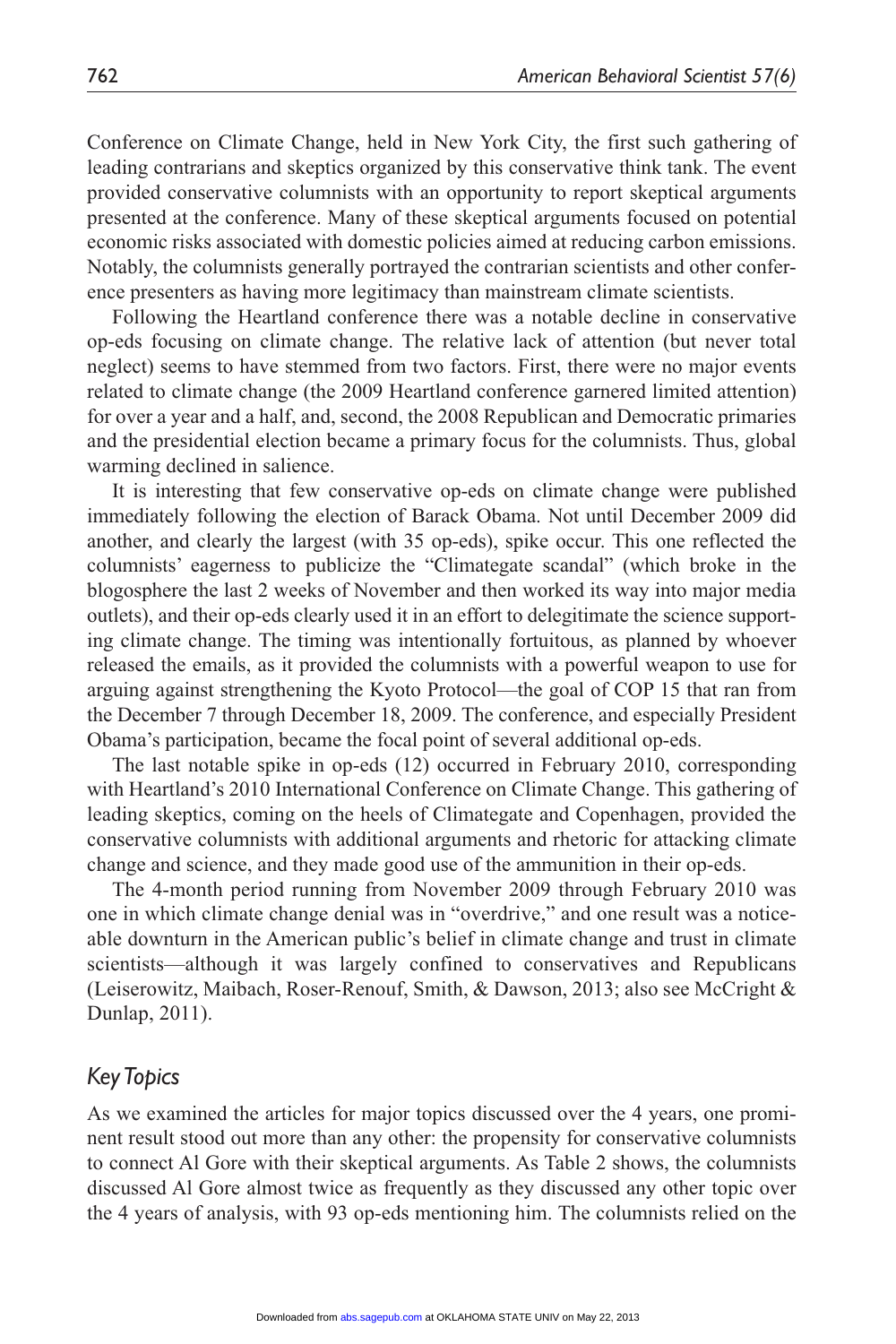|                                              | 2007 | 2008     | 2009           | 2010 | Total |
|----------------------------------------------|------|----------|----------------|------|-------|
| Topics discussed                             |      |          |                |      |       |
| Al Gore                                      | 41   | 16       | 19             | 17   | 93    |
| Intergovernmental Panel on<br>Climate Change | 14   | 4        | 15             | 17   | 50    |
| Oscars                                       | 12   | 0        | $\overline{2}$ |      | 15    |
| Nobel                                        |      | 3        | 4              | 5    | 23    |
| Climategate                                  | 0    | 0        | 16             | 10   | 36    |
| Policies discussed                           |      |          |                |      |       |
| Copenhagen                                   | ი    | $\Omega$ | 29             | 9    | 38    |
| Kyoto                                        | 16   | 7        | 12             | 3    | 38    |
| Cap and trade                                |      | 10       | 16             | 10   | 37    |
| Warner-Lieberman                             |      |          | 0              |      |       |
| Carbon tax                                   |      | 0        | 4              | 3    | 8     |
| Waxman-Markey                                |      | 0        | $\mathbf{2}$   |      | 2     |
|                                              |      |          |                |      |       |

**Table 2.** Topics and Policies Discussed by Year.

Individual columns can discuss more than one topic and/or policy.

preexisting negative bias toward Al Gore, generated by conservative media (Brock, 2004), as a vehicle for their skeptical arguments. The columnists could easily discredit Gore—and by implication climate change and science, but without having to discuss the IPCC—by calling attention to irrelevant issues such as his weight or his personal electricity use, or implying that continued presidential aspirations were his motivation for making *An Inconvenient Truth*.

The IPCC was discussed in 50 op-eds, primarily when opportunities arose for columnists to discredit it as a valid source of climate science. For example, the IPCC was commonly discussed by columnists in 2007 when they associated it with what they saw as liberal and politically corrupt awards: the Academy Award for *An Inconvenient Truth* (15 mentions) and the Nobel Peace Prize (23 mentions). In 2009 and 2010, their op-eds referred to the IPCC primarily when discussing Climategate, a perfect vehicle for discrediting the IPCC's portrayal of climate science (for more accurate assessments of the leaked emails, see Pearce, 2010; Powell, 2011, chap. 14). Climategate received a large amount of coverage, being mentioned in 36 columns. For an event that occurred in late 2009, it was still the third most discussed issue over the 4-year period. The Oscar and Nobel Peace Prize, for the most part, were discussed mainly around the periods in which they were awarded.

## *Policies Discussed*

The two international policy issues, Kyoto and Copenhagen, were discussed more frequently than domestic policy issues. The goal of COP 15 in Copenhagen in December 2009 was to come up with a global climate agreement that would commit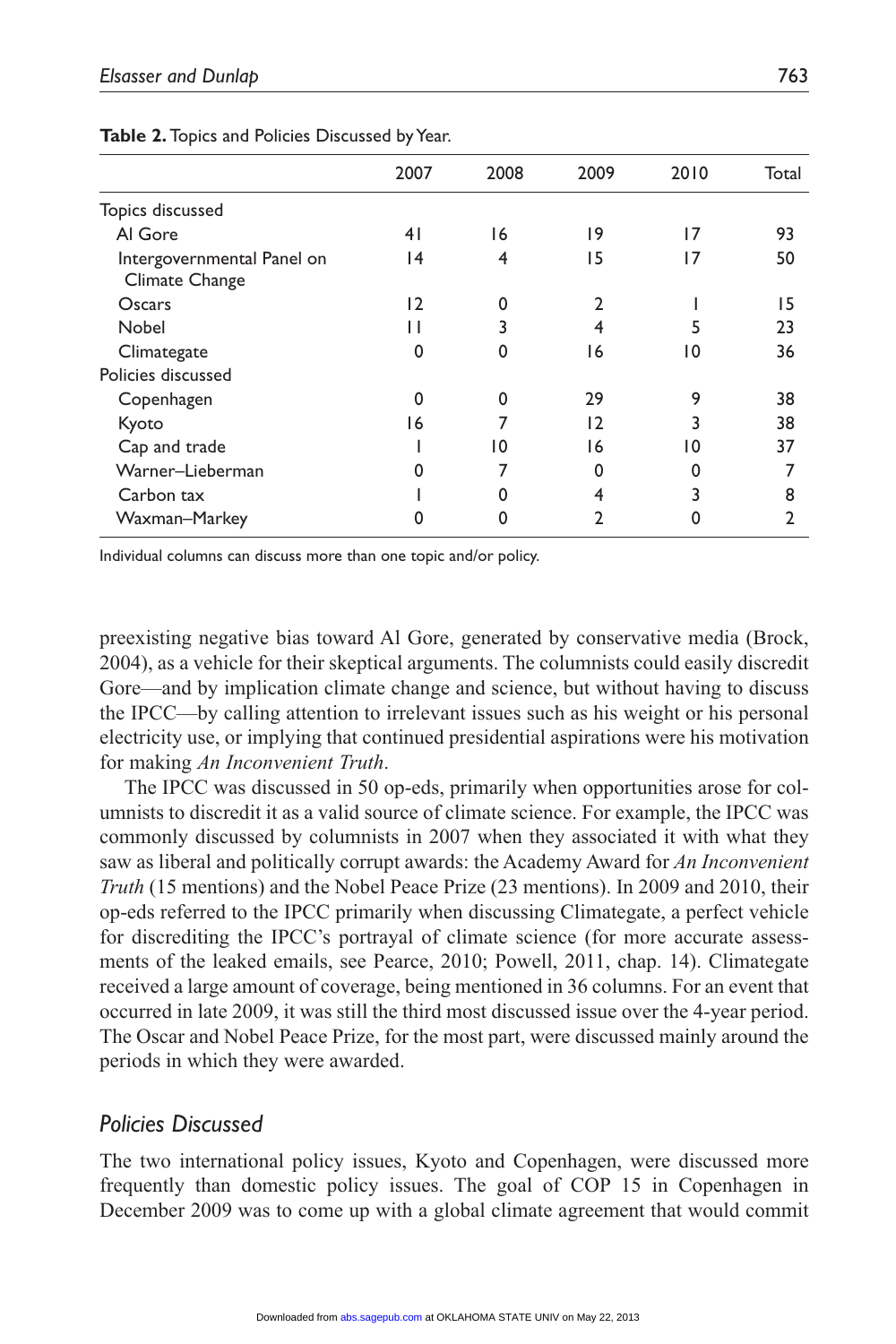nations to carbon emission reduction goals from 2012, when the first commitment period of the Kyoto Protocol was to expire. Both Kyoto and Copenhagen were heavily discussed in the op-eds, each being mentioned in 38 of them. It is noteworthy that Copenhagen received as much attention in 13 months (December 2009 and all of 2010) as the Kyoto Protocol did over the entire 48-month span. Both of these international issues elicited a similar sentiment from the conservative columnists—they viewed the possibility of the United States participating in international treaties as an infringement on national sovereignty and even a sign of weakness, and a major mistake when some other countries would not be held to the same standards in terms of curbing carbon emissions.

Domestic policy issues did not spark as many columns overall as did the two international issues, except that discussions of "cap and trade" were popular (mentioned in 37 op-eds). The columnists were very critical of cap-and-trade proposals (typically termed "cap and tax" by Republicans), despite their reflecting a market-based approach used with success to ameliorate acid rain. Discussions of a "carbon tax" were less frequent (eight op-eds), perhaps because policy makers saw it as an unrealistic option and Democratic leaders did not push it. The two central legislative measures introduced during the time of our study, the Warner–Lieberman bill in the Senate and the Waxman–Markey bill in the House, both entailed a cap-and-trade approach but did not attract too much attention from the columnists (seven and two op-eds, respectively). Perhaps this stemmed from the columnists assuming readers would not be that familiar with specific pieces of legislation, or simply because talking about cap and trade more generally allowed them ample freedom to discuss potential worst-case scenarios if such legislation were enacted by Congress and, often, to portray climate polices in general as a liberal plot to extend governmental control over Americans.

# *Skeptical Arguments Employed*

The last component of our analysis is an examination of the specific skeptical arguments presented by the columnists over the 4 years. As noted above, the initial list of 103 skeptical arguments was collapsed into the four major categories employed by skepticalscience.com. Table 3 presents the results of our analysis and shows the relative popularity of the various arguments overall as well as for each of the 4 years.

The first category is the "it's not happening" arguments, or those that basically deny that global warming is occurring. Over the 4 years of columns analyzed, we observed these types of arguments to be the most popular. Almost two thirds of the articles (129 out of 203) made the argument that there is no consensus among climate scientists about the existence of anthropogenic climate change, a key theme in efforts to promote doubt and uncertainty about global warming. Events such as Heartland's skeptical conferences increased the frequency with which this argument was made. The other most commonly used argument in this category was that we are actually experiencing a global cooling period, with 80 mentions. Such arguments are often presented along with discussions of recent weather patterns (e.g., colder winters means no global warming). Two other popular ones were that ice (in the polar regions) is not melting,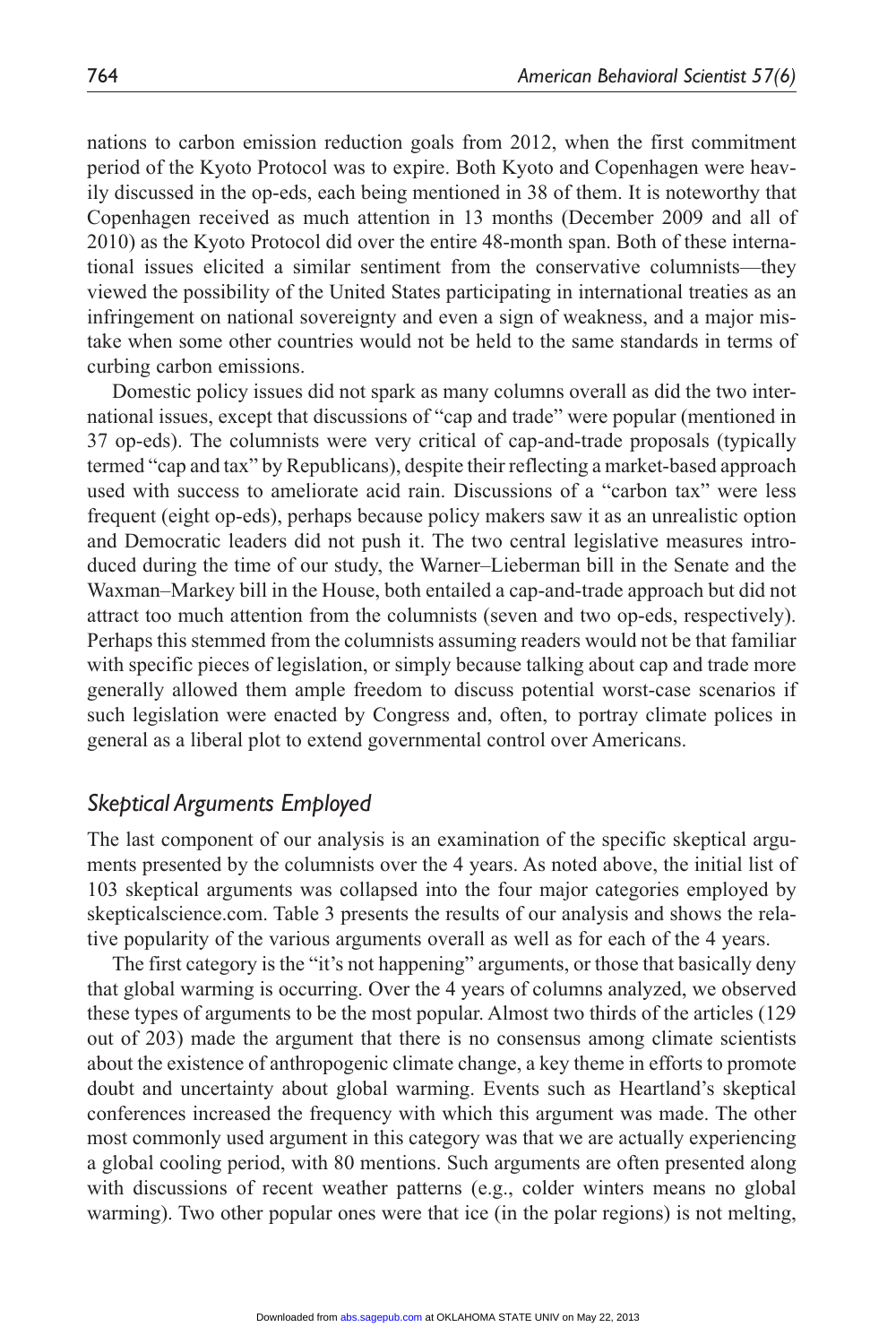#### **Table 3.** Skeptical Arguments by Category and Year.

|                                                            | 2007            | 2008         | 2009 | 2010            | Total          |
|------------------------------------------------------------|-----------------|--------------|------|-----------------|----------------|
| It's not happening                                         |                 |              |      |                 |                |
| Temperature record is unreliable                           | 4               | I            | 4    | 4               | 13             |
| It's cooling                                               | 17              | 9            | 31   | 23              | 80             |
| Ice isn't melting                                          | 16              | 6            | П    | 12              | 45             |
| Climategate/CRU email suggests<br>conspiracy               | 0               | 0            | 27   | $\overline{13}$ | 40             |
| Sea level rise is exaggerated                              | 6               | 0            | 2    | 4               | 12             |
| There is no consensus                                      | 45              | 17           | 28   | 39              | 129            |
| Springs aren't advancing                                   | 0               | 0            | 0    | 0               | 0              |
| Melting ice isn't warming the Arctic                       | 0               | 0            | I    | 0               | Ш              |
| It's not us                                                |                 |              |      |                 |                |
| There's no empirical evidence                              | 0               | $\mathsf{l}$ | 0    | I               | $\overline{2}$ |
| Increasing $CO2$ has little to no effect                   | 3               | 0            | 4    | 4               | П              |
| Climate's changed before                                   | 5               | 4            | 10   | $\overline{13}$ | 32             |
| There's no correlation between $CO2$ and<br>temperature    | 5               | I            | 6    | 2               | 4              |
| It's the sun                                               | 18              | 5            | 10   | 0               | 33             |
| Other planets are warming                                  | 3               | 0            | 0    | 0               | 3              |
| $CO2$ is not the only driver of climate                    | 7               | 4            | 8    | I               | 21             |
| It's the ocean                                             | 0               | 2            | 3    | 3               | 8              |
| Humans are too insignificant to affect<br>global climate   | 5               | 0            | T    | 0               | 6              |
| Models are unreliable                                      | 3               | 2            | 8    | 2               | 15             |
| Extreme weather isn't caused by global<br>warming          | 10              | 8            | 5    | 7               | 30             |
| Mt. Kilimanjaro's ice loss is due to land use              | 0               | 0            | 0    | 0               | 0              |
| It's not bad                                               |                 |              |      |                 |                |
| Climate sensitivity is low                                 | $\overline{13}$ | 4            | 9    | 5               | 31             |
| Animals and plants can adapt                               | 4               | 3            | 4    | 4               | 15             |
| Greenland ice sheet won't collapse                         | I               | 0            | 0    | 0               | ı              |
| $CO2$ is not a pollutant                                   | ı               | 0            | 0    | 3               | 4              |
| Sea level rise predictions are exaggerated                 | 4               | I            | ı    | ı               | 7              |
| Greenland has only lost a tiny fraction of<br>its ice mass | I               | 0            | 0    | 0               | I              |
| It's only a few degrees                                    | 0               | 0            | 0    | 0               | 0              |
| It's too hard                                              |                 |              |      |                 |                |
| CO <sub>2</sub> limits will harm the economy               | 3               | 9            | 5    | 23              | 40             |
| $CO2$ limits will hurt the poor                            | 2               | 3            | 2    | 4               | П              |
| CO <sub>2</sub> limits will make little difference         | 0               | $\mathsf{I}$ | T    | 0               | 2              |
| Renewables can't provide baseload power                    | 0               | 0            | 0    | 4               | 4              |
| It's not urgent                                            | 0               | 0            | 0    | I               | I              |

Individual op-eds can present more than one argument.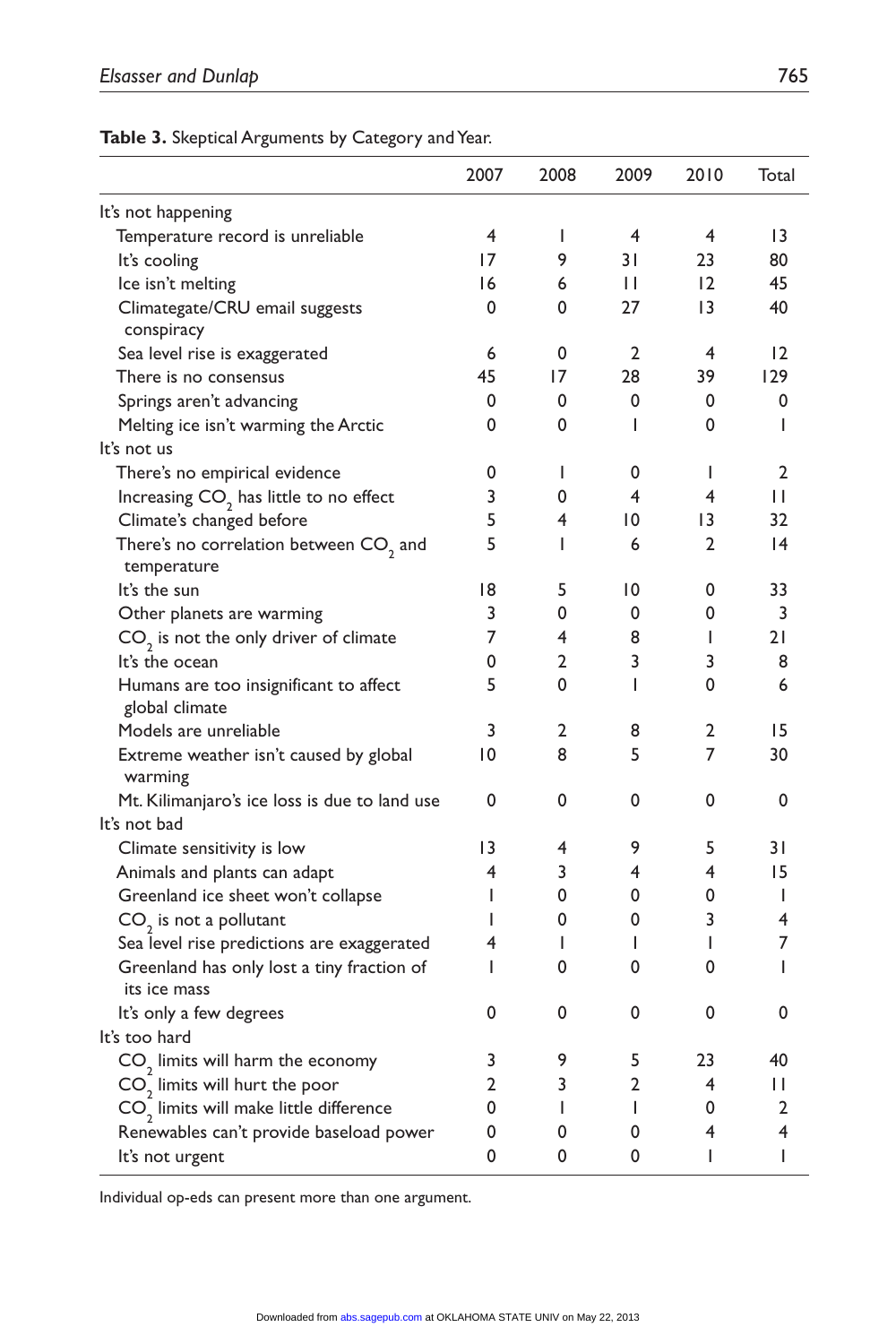and—it is not surprisingly—that Climategate demonstrated that climate scientists had been misleading us about global warming.

The second category is the "it's not us" arguments. These acknowledge the existence of global warming but deny that humans are a major contributor. The most popular arguments used by the columnists offer alternative explanations for global warming, including that climate changes are caused by the sun (33 mentions), that the climate has changed before and thus we're in a natural cycle (32 mentions), and that extreme weather events such as hurricanes are not increasing (as some scientists have suggested) as a result of global warming. These and related arguments deflect the conversation away from examining scientific evidence regarding global warming and instead discuss the causes of current warming. Making such arguments also delegitimizes the notion that carbon reduction measures could in fact help prevent increased global warming.

The op-eds that incorporate the third category of skeptical arguments, "it's not bad," accept that climate change is happening and do not necessarily question that humans are contributing to it. Rather, they focus on the environmental consequences of climate change. The most commonly used argument is that climate sensitivity is low (31 mentions), which suggests that models forecasting negative consequences from global warming are overstating the potential impacts. The other common argument used in this category is that plants and animals can adapt to global warming and climate change impacts on the natural environment (15 mentions). Some columnists referenced a purported stabilized polar bear population as evidence that animals could adapt to future changes.

The op-eds using the final category of skeptical arguments, "it's too hard," focus on the proposed solutions to these impacts. These columns emphasize reasons why we should avoid legislative action, and negative economic consequences is the most commonly used argument (40 mentions). It is interesting that a small but fairly consistent number of columns argue that trying to control carbon emissions will hurt the poor (11), allegedly by hampering economic development in the less developed nations.

It is readily apparent that the most widely used arguments in the op-eds are those from the first and second categories, as the conservative columnists are most likely to deny the reality of global warming (a total of 320 mentions of such arguments occur in the 203 columns) or at least deny that humans are a primary cause of global warming (a total of 175 mentions). Because of the preponderance of these two types of arguments in the op-eds, it is not surprising that the columnists are less likely to argue that warming won't have harmful impacts (59 total mentions) or even point to the difficulty of ameliorating global warming (58 total mentions). If global warming is not happening and/or humans are not the cause, clearly there is not much reason to worry about its impacts or solution.

## **Summary and Conclusion**

Our analyses of the op-eds on climate change written by syndicated conservative columnists reveal important aspects of their role in the denial machine. First, their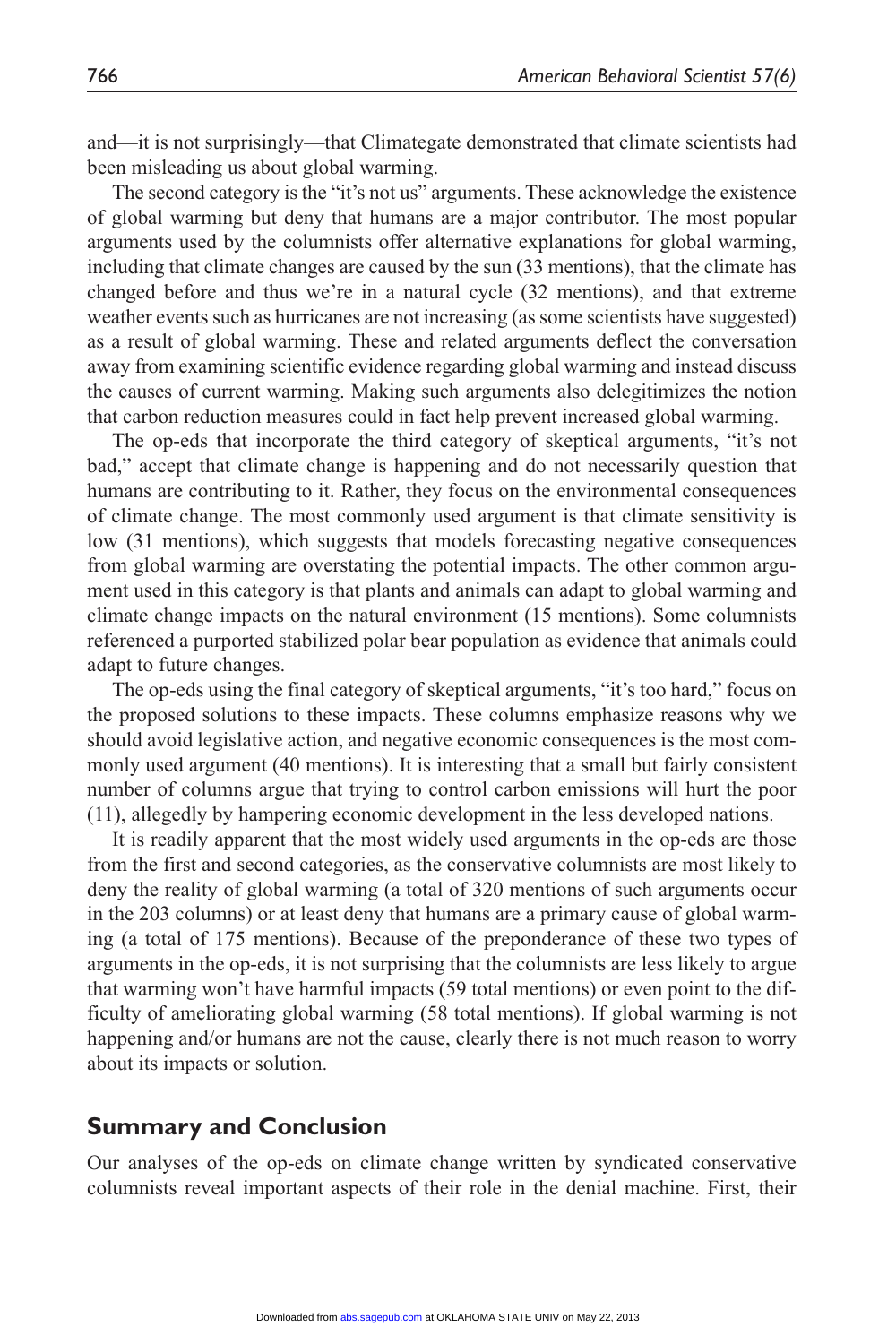op-eds are often published in reaction to public events that appear either to legitimate or denigrate climate science. The months with the greatest numbers of columns over the 4 years were those when events either lent credibility to the climate science community (e.g., accolades won by Al Gore and the IPCC and President Obama's attendance in Copenhagen) or provoked criticism of it (e.g., Heartland conferences and Climategate). The conservative columnists used either type of event as an opportunity to challenge the legitimacy of climate science.

Also, the columnists focused on Al Gore more than any other topic over the 4 years. Gore is a ready-made scapegoat they repeatedly attacked, often in a caricatured fashion; indeed, their op-eds were more likely to link global warming with Al Gore than with the IPCC. This suggests that Al Gore is viewed as easier to discredit than is the IPCC. Climategate also resonated strongly with the columnists, and they frequently used it in efforts to cast doubt on climate science. The columnists were also more likely to discuss and criticize international policy proposals than domestic ones, despite their obvious aversion of both, as the idea that the United States would commit to treaties that might impinge on Americans was loathsome to them. Even considering such a possibility was, in their eyes, a sign of national weakness.

Last, we analyzed the skeptical arguments utilized by the columnists. Their most common arguments were those that either denied the existence of global warming or denied human responsibility for it. The favorite was that there is no consensus among climate scientists regarding anthropogenic climate change, a constant refrain from the small number of contrarian scientists and skeptical bloggers and an obvious attempt to delegitimize climate science. Finally, those columnists who did not challenge the reality of anthropogenic global warming tended to argue that its impacts would not be harmful but that both international and domestic efforts to ameliorate it would clearly be damaging. These have long been favored claims used by the denial community (McCright & Dunlap, 2000).

It is apparent that conservative columnists are a key component of the climate change denial machine, as they strongly reinforce and amplify the voices of the rest of the denier choir. Indeed, their vast reach enables them to spread skepticism across a wider audience than even Fox News or right-wing talk radio, which tend to appeal heavily to conservative audiences. For example, George Will reaches a larger audience than any other syndicated columnist, an estimated 42% of newspaper readers in 2007, whereas Cal Thomas reached an estimated 27% that year (Media Matters in America, 2007, p. 7). In addition, as Will and Thomas demonstrate, many of the columnists are also regular fixtures on TV and radio, allowing them to amplify their messages even more.

Their role as political commentators—entailing insularity from effective fact checking (illustrated by some notoriously fallacious op-eds on global warming by George Will; Powell, 2011, pp. 73-78) and rebuttals—allows the columnists to employ arguments against global warming that have long been debunked in the scientific literature and to repeat allegations against climate scientists that have no basis, and to do so with virtual impunity. They thereby fill an important niche in the denial machine, echoing and strongly amplifying the climate change skepticism and denial promoted by the other key actors.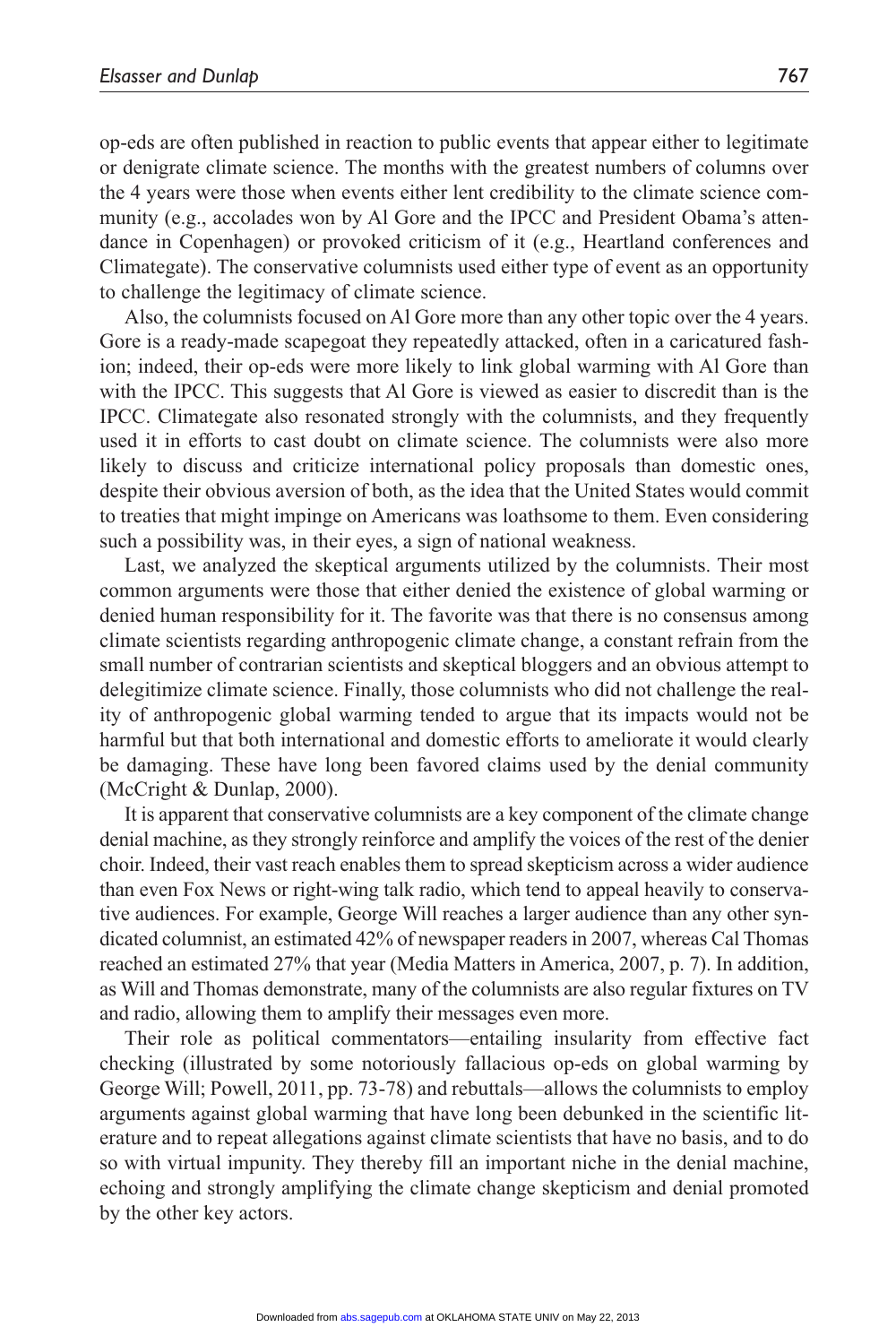# **Appendix**

# *List of 203 Op-Ed Columns*

| 1/30/2007<br>Saunders, Debra J.<br>See No Dissent, Call It Science<br>Global Warming and Other Urban Legends<br>2/2/2007<br>Prelutsky, Burt<br>Warm or Not, It's a Climate of Undercooked<br>Murchison, Bill<br>2/6/2007<br>Legislation<br>2/6/2007<br>Driessen, Paul<br>Global Warming Ethics, Pork and Profits<br>2/6/2007<br>Saunders, Debra J.<br><b>Hot House Science</b><br>2/8/2007<br>Global Warming Turns People Gay<br>Elder, Larry<br>Lowry, Rich<br>The Church of Climate Panic<br>2/9/2007<br>Anna Nicole Smith's Death Blamed on Global Warming<br>2/10/2007<br>Giles, Doug<br>Sowell, Thomas<br>2/13/2007<br>Global Hot Air<br>2/14/2007<br>Sowell. Thomas<br>Global Hot Air: Part II<br>2/15/2007<br>Sowell. Thomas<br>Global Hot Air: Part III<br>Bozell III, Brent<br>Al Gore's Recycled Doom<br>2/21/2007<br>2/22/2007<br>Fields, Suzanne<br>The Inconvenient Truth<br>Rusher, William<br>The Global-Warming Hysterics Strike Again<br>2/22/2007<br>Coulter, Ann<br>2/28/2007<br>Let Them Eat Tofu!<br>Reagan, Michael<br>An Inconvenient Fraud<br>3/1/2007<br>3/1/2007<br>May, Cliff<br>Hollywood Shuffle<br>Global Warming: Caused by Pepsi, Coke, and Al Gore?<br>3/6/2007<br>Harris, Phil<br>Don't Knuckle Under to the Enviro-Luddites<br>3/6/2007<br>Limbaugh, David<br>Al Gore's Remission of Sin<br>3/7/2007<br>Blankley, Tony<br>Elder, Larry<br>If They're Wrong About Gore-bal Warming, So What?<br>3/15/2007<br>Sowell, Thomas<br>3/15/2007<br>Global Warming Swindle<br>3/19/2007<br>Fund, John<br>Whose Ox Is Gored?<br>3/20/2007<br>Hawkins, John<br>10 Questions for Al Gore and the Global Warming<br>Crowd<br>3/21/2007<br>Coulter. Ann<br>The Coming Ass Age<br>3/23/2007<br>Goldberg, Jonah<br>Turning Up the Heat on Gore<br>3/25/2007<br>Jacob, Paul<br>Winning the War on Warming?<br>3/26/2007<br>Barone, Michael<br>Gore's Faith Is Bad Science<br>3/28/2007<br>Williams, Walter E.<br>Global Warming Heresy<br>3/29/2007<br>Mackenzie, Ross<br>Some Inconvenient Realities About Warming<br>4/2/2007<br>Jackson Jr., Harry R.<br>Global Warming on the Hot Seat<br>4/12/2007<br>Chapman, Steve<br>Mistakes to Avoid in the Global Warming Fight<br>4/12/2007<br>Will, George<br>The Media and Global Warming<br>Galen, Rich<br>Global Warming Turns People Gay<br>5/4/2007<br>Limbaugh, David<br>Leftist Thought Control<br>Williams, Walter E.<br>5/16/2007<br>Things to Think About<br>5/23/2007<br>Lowry, Rich<br>The Cost-Free Global Catastrophe<br>5/30/2007<br>Shapiro, Ben<br>What I'm Doing to Stop Global Warming<br>6/25/2007<br>Saunders, Debra J.<br><b>Hooey Denier Deniers</b> | Date      | Author          | Title                  |
|--------------------------------------------------------------------------------------------------------------------------------------------------------------------------------------------------------------------------------------------------------------------------------------------------------------------------------------------------------------------------------------------------------------------------------------------------------------------------------------------------------------------------------------------------------------------------------------------------------------------------------------------------------------------------------------------------------------------------------------------------------------------------------------------------------------------------------------------------------------------------------------------------------------------------------------------------------------------------------------------------------------------------------------------------------------------------------------------------------------------------------------------------------------------------------------------------------------------------------------------------------------------------------------------------------------------------------------------------------------------------------------------------------------------------------------------------------------------------------------------------------------------------------------------------------------------------------------------------------------------------------------------------------------------------------------------------------------------------------------------------------------------------------------------------------------------------------------------------------------------------------------------------------------------------------------------------------------------------------------------------------------------------------------------------------------------------------------------------------------------------------------------------------------------------------------------------------------------------------------------------------------------------------------------------------------------------------------------------------------------------------------------------------------------------------------------------------------------------------------------------------------------------------------------------------------------------------------------------------------------------------------------|-----------|-----------------|------------------------|
|                                                                                                                                                                                                                                                                                                                                                                                                                                                                                                                                                                                                                                                                                                                                                                                                                                                                                                                                                                                                                                                                                                                                                                                                                                                                                                                                                                                                                                                                                                                                                                                                                                                                                                                                                                                                                                                                                                                                                                                                                                                                                                                                                                                                                                                                                                                                                                                                                                                                                                                                                                                                                                            |           |                 |                        |
|                                                                                                                                                                                                                                                                                                                                                                                                                                                                                                                                                                                                                                                                                                                                                                                                                                                                                                                                                                                                                                                                                                                                                                                                                                                                                                                                                                                                                                                                                                                                                                                                                                                                                                                                                                                                                                                                                                                                                                                                                                                                                                                                                                                                                                                                                                                                                                                                                                                                                                                                                                                                                                            |           |                 |                        |
|                                                                                                                                                                                                                                                                                                                                                                                                                                                                                                                                                                                                                                                                                                                                                                                                                                                                                                                                                                                                                                                                                                                                                                                                                                                                                                                                                                                                                                                                                                                                                                                                                                                                                                                                                                                                                                                                                                                                                                                                                                                                                                                                                                                                                                                                                                                                                                                                                                                                                                                                                                                                                                            |           |                 |                        |
|                                                                                                                                                                                                                                                                                                                                                                                                                                                                                                                                                                                                                                                                                                                                                                                                                                                                                                                                                                                                                                                                                                                                                                                                                                                                                                                                                                                                                                                                                                                                                                                                                                                                                                                                                                                                                                                                                                                                                                                                                                                                                                                                                                                                                                                                                                                                                                                                                                                                                                                                                                                                                                            |           |                 |                        |
|                                                                                                                                                                                                                                                                                                                                                                                                                                                                                                                                                                                                                                                                                                                                                                                                                                                                                                                                                                                                                                                                                                                                                                                                                                                                                                                                                                                                                                                                                                                                                                                                                                                                                                                                                                                                                                                                                                                                                                                                                                                                                                                                                                                                                                                                                                                                                                                                                                                                                                                                                                                                                                            |           |                 |                        |
|                                                                                                                                                                                                                                                                                                                                                                                                                                                                                                                                                                                                                                                                                                                                                                                                                                                                                                                                                                                                                                                                                                                                                                                                                                                                                                                                                                                                                                                                                                                                                                                                                                                                                                                                                                                                                                                                                                                                                                                                                                                                                                                                                                                                                                                                                                                                                                                                                                                                                                                                                                                                                                            |           |                 |                        |
|                                                                                                                                                                                                                                                                                                                                                                                                                                                                                                                                                                                                                                                                                                                                                                                                                                                                                                                                                                                                                                                                                                                                                                                                                                                                                                                                                                                                                                                                                                                                                                                                                                                                                                                                                                                                                                                                                                                                                                                                                                                                                                                                                                                                                                                                                                                                                                                                                                                                                                                                                                                                                                            |           |                 |                        |
|                                                                                                                                                                                                                                                                                                                                                                                                                                                                                                                                                                                                                                                                                                                                                                                                                                                                                                                                                                                                                                                                                                                                                                                                                                                                                                                                                                                                                                                                                                                                                                                                                                                                                                                                                                                                                                                                                                                                                                                                                                                                                                                                                                                                                                                                                                                                                                                                                                                                                                                                                                                                                                            |           |                 |                        |
|                                                                                                                                                                                                                                                                                                                                                                                                                                                                                                                                                                                                                                                                                                                                                                                                                                                                                                                                                                                                                                                                                                                                                                                                                                                                                                                                                                                                                                                                                                                                                                                                                                                                                                                                                                                                                                                                                                                                                                                                                                                                                                                                                                                                                                                                                                                                                                                                                                                                                                                                                                                                                                            |           |                 |                        |
|                                                                                                                                                                                                                                                                                                                                                                                                                                                                                                                                                                                                                                                                                                                                                                                                                                                                                                                                                                                                                                                                                                                                                                                                                                                                                                                                                                                                                                                                                                                                                                                                                                                                                                                                                                                                                                                                                                                                                                                                                                                                                                                                                                                                                                                                                                                                                                                                                                                                                                                                                                                                                                            |           |                 |                        |
|                                                                                                                                                                                                                                                                                                                                                                                                                                                                                                                                                                                                                                                                                                                                                                                                                                                                                                                                                                                                                                                                                                                                                                                                                                                                                                                                                                                                                                                                                                                                                                                                                                                                                                                                                                                                                                                                                                                                                                                                                                                                                                                                                                                                                                                                                                                                                                                                                                                                                                                                                                                                                                            |           |                 |                        |
|                                                                                                                                                                                                                                                                                                                                                                                                                                                                                                                                                                                                                                                                                                                                                                                                                                                                                                                                                                                                                                                                                                                                                                                                                                                                                                                                                                                                                                                                                                                                                                                                                                                                                                                                                                                                                                                                                                                                                                                                                                                                                                                                                                                                                                                                                                                                                                                                                                                                                                                                                                                                                                            |           |                 |                        |
|                                                                                                                                                                                                                                                                                                                                                                                                                                                                                                                                                                                                                                                                                                                                                                                                                                                                                                                                                                                                                                                                                                                                                                                                                                                                                                                                                                                                                                                                                                                                                                                                                                                                                                                                                                                                                                                                                                                                                                                                                                                                                                                                                                                                                                                                                                                                                                                                                                                                                                                                                                                                                                            |           |                 |                        |
|                                                                                                                                                                                                                                                                                                                                                                                                                                                                                                                                                                                                                                                                                                                                                                                                                                                                                                                                                                                                                                                                                                                                                                                                                                                                                                                                                                                                                                                                                                                                                                                                                                                                                                                                                                                                                                                                                                                                                                                                                                                                                                                                                                                                                                                                                                                                                                                                                                                                                                                                                                                                                                            |           |                 |                        |
|                                                                                                                                                                                                                                                                                                                                                                                                                                                                                                                                                                                                                                                                                                                                                                                                                                                                                                                                                                                                                                                                                                                                                                                                                                                                                                                                                                                                                                                                                                                                                                                                                                                                                                                                                                                                                                                                                                                                                                                                                                                                                                                                                                                                                                                                                                                                                                                                                                                                                                                                                                                                                                            |           |                 |                        |
|                                                                                                                                                                                                                                                                                                                                                                                                                                                                                                                                                                                                                                                                                                                                                                                                                                                                                                                                                                                                                                                                                                                                                                                                                                                                                                                                                                                                                                                                                                                                                                                                                                                                                                                                                                                                                                                                                                                                                                                                                                                                                                                                                                                                                                                                                                                                                                                                                                                                                                                                                                                                                                            |           |                 |                        |
|                                                                                                                                                                                                                                                                                                                                                                                                                                                                                                                                                                                                                                                                                                                                                                                                                                                                                                                                                                                                                                                                                                                                                                                                                                                                                                                                                                                                                                                                                                                                                                                                                                                                                                                                                                                                                                                                                                                                                                                                                                                                                                                                                                                                                                                                                                                                                                                                                                                                                                                                                                                                                                            |           |                 |                        |
|                                                                                                                                                                                                                                                                                                                                                                                                                                                                                                                                                                                                                                                                                                                                                                                                                                                                                                                                                                                                                                                                                                                                                                                                                                                                                                                                                                                                                                                                                                                                                                                                                                                                                                                                                                                                                                                                                                                                                                                                                                                                                                                                                                                                                                                                                                                                                                                                                                                                                                                                                                                                                                            |           |                 |                        |
|                                                                                                                                                                                                                                                                                                                                                                                                                                                                                                                                                                                                                                                                                                                                                                                                                                                                                                                                                                                                                                                                                                                                                                                                                                                                                                                                                                                                                                                                                                                                                                                                                                                                                                                                                                                                                                                                                                                                                                                                                                                                                                                                                                                                                                                                                                                                                                                                                                                                                                                                                                                                                                            |           |                 |                        |
|                                                                                                                                                                                                                                                                                                                                                                                                                                                                                                                                                                                                                                                                                                                                                                                                                                                                                                                                                                                                                                                                                                                                                                                                                                                                                                                                                                                                                                                                                                                                                                                                                                                                                                                                                                                                                                                                                                                                                                                                                                                                                                                                                                                                                                                                                                                                                                                                                                                                                                                                                                                                                                            |           |                 |                        |
|                                                                                                                                                                                                                                                                                                                                                                                                                                                                                                                                                                                                                                                                                                                                                                                                                                                                                                                                                                                                                                                                                                                                                                                                                                                                                                                                                                                                                                                                                                                                                                                                                                                                                                                                                                                                                                                                                                                                                                                                                                                                                                                                                                                                                                                                                                                                                                                                                                                                                                                                                                                                                                            |           |                 |                        |
|                                                                                                                                                                                                                                                                                                                                                                                                                                                                                                                                                                                                                                                                                                                                                                                                                                                                                                                                                                                                                                                                                                                                                                                                                                                                                                                                                                                                                                                                                                                                                                                                                                                                                                                                                                                                                                                                                                                                                                                                                                                                                                                                                                                                                                                                                                                                                                                                                                                                                                                                                                                                                                            |           |                 |                        |
|                                                                                                                                                                                                                                                                                                                                                                                                                                                                                                                                                                                                                                                                                                                                                                                                                                                                                                                                                                                                                                                                                                                                                                                                                                                                                                                                                                                                                                                                                                                                                                                                                                                                                                                                                                                                                                                                                                                                                                                                                                                                                                                                                                                                                                                                                                                                                                                                                                                                                                                                                                                                                                            |           |                 |                        |
|                                                                                                                                                                                                                                                                                                                                                                                                                                                                                                                                                                                                                                                                                                                                                                                                                                                                                                                                                                                                                                                                                                                                                                                                                                                                                                                                                                                                                                                                                                                                                                                                                                                                                                                                                                                                                                                                                                                                                                                                                                                                                                                                                                                                                                                                                                                                                                                                                                                                                                                                                                                                                                            |           |                 |                        |
|                                                                                                                                                                                                                                                                                                                                                                                                                                                                                                                                                                                                                                                                                                                                                                                                                                                                                                                                                                                                                                                                                                                                                                                                                                                                                                                                                                                                                                                                                                                                                                                                                                                                                                                                                                                                                                                                                                                                                                                                                                                                                                                                                                                                                                                                                                                                                                                                                                                                                                                                                                                                                                            |           |                 |                        |
|                                                                                                                                                                                                                                                                                                                                                                                                                                                                                                                                                                                                                                                                                                                                                                                                                                                                                                                                                                                                                                                                                                                                                                                                                                                                                                                                                                                                                                                                                                                                                                                                                                                                                                                                                                                                                                                                                                                                                                                                                                                                                                                                                                                                                                                                                                                                                                                                                                                                                                                                                                                                                                            |           |                 |                        |
|                                                                                                                                                                                                                                                                                                                                                                                                                                                                                                                                                                                                                                                                                                                                                                                                                                                                                                                                                                                                                                                                                                                                                                                                                                                                                                                                                                                                                                                                                                                                                                                                                                                                                                                                                                                                                                                                                                                                                                                                                                                                                                                                                                                                                                                                                                                                                                                                                                                                                                                                                                                                                                            |           |                 |                        |
|                                                                                                                                                                                                                                                                                                                                                                                                                                                                                                                                                                                                                                                                                                                                                                                                                                                                                                                                                                                                                                                                                                                                                                                                                                                                                                                                                                                                                                                                                                                                                                                                                                                                                                                                                                                                                                                                                                                                                                                                                                                                                                                                                                                                                                                                                                                                                                                                                                                                                                                                                                                                                                            |           |                 |                        |
|                                                                                                                                                                                                                                                                                                                                                                                                                                                                                                                                                                                                                                                                                                                                                                                                                                                                                                                                                                                                                                                                                                                                                                                                                                                                                                                                                                                                                                                                                                                                                                                                                                                                                                                                                                                                                                                                                                                                                                                                                                                                                                                                                                                                                                                                                                                                                                                                                                                                                                                                                                                                                                            |           |                 |                        |
|                                                                                                                                                                                                                                                                                                                                                                                                                                                                                                                                                                                                                                                                                                                                                                                                                                                                                                                                                                                                                                                                                                                                                                                                                                                                                                                                                                                                                                                                                                                                                                                                                                                                                                                                                                                                                                                                                                                                                                                                                                                                                                                                                                                                                                                                                                                                                                                                                                                                                                                                                                                                                                            |           |                 |                        |
|                                                                                                                                                                                                                                                                                                                                                                                                                                                                                                                                                                                                                                                                                                                                                                                                                                                                                                                                                                                                                                                                                                                                                                                                                                                                                                                                                                                                                                                                                                                                                                                                                                                                                                                                                                                                                                                                                                                                                                                                                                                                                                                                                                                                                                                                                                                                                                                                                                                                                                                                                                                                                                            |           |                 |                        |
|                                                                                                                                                                                                                                                                                                                                                                                                                                                                                                                                                                                                                                                                                                                                                                                                                                                                                                                                                                                                                                                                                                                                                                                                                                                                                                                                                                                                                                                                                                                                                                                                                                                                                                                                                                                                                                                                                                                                                                                                                                                                                                                                                                                                                                                                                                                                                                                                                                                                                                                                                                                                                                            |           |                 |                        |
|                                                                                                                                                                                                                                                                                                                                                                                                                                                                                                                                                                                                                                                                                                                                                                                                                                                                                                                                                                                                                                                                                                                                                                                                                                                                                                                                                                                                                                                                                                                                                                                                                                                                                                                                                                                                                                                                                                                                                                                                                                                                                                                                                                                                                                                                                                                                                                                                                                                                                                                                                                                                                                            |           |                 |                        |
|                                                                                                                                                                                                                                                                                                                                                                                                                                                                                                                                                                                                                                                                                                                                                                                                                                                                                                                                                                                                                                                                                                                                                                                                                                                                                                                                                                                                                                                                                                                                                                                                                                                                                                                                                                                                                                                                                                                                                                                                                                                                                                                                                                                                                                                                                                                                                                                                                                                                                                                                                                                                                                            | 4/16/2007 |                 |                        |
|                                                                                                                                                                                                                                                                                                                                                                                                                                                                                                                                                                                                                                                                                                                                                                                                                                                                                                                                                                                                                                                                                                                                                                                                                                                                                                                                                                                                                                                                                                                                                                                                                                                                                                                                                                                                                                                                                                                                                                                                                                                                                                                                                                                                                                                                                                                                                                                                                                                                                                                                                                                                                                            |           |                 |                        |
|                                                                                                                                                                                                                                                                                                                                                                                                                                                                                                                                                                                                                                                                                                                                                                                                                                                                                                                                                                                                                                                                                                                                                                                                                                                                                                                                                                                                                                                                                                                                                                                                                                                                                                                                                                                                                                                                                                                                                                                                                                                                                                                                                                                                                                                                                                                                                                                                                                                                                                                                                                                                                                            |           |                 |                        |
|                                                                                                                                                                                                                                                                                                                                                                                                                                                                                                                                                                                                                                                                                                                                                                                                                                                                                                                                                                                                                                                                                                                                                                                                                                                                                                                                                                                                                                                                                                                                                                                                                                                                                                                                                                                                                                                                                                                                                                                                                                                                                                                                                                                                                                                                                                                                                                                                                                                                                                                                                                                                                                            |           |                 |                        |
|                                                                                                                                                                                                                                                                                                                                                                                                                                                                                                                                                                                                                                                                                                                                                                                                                                                                                                                                                                                                                                                                                                                                                                                                                                                                                                                                                                                                                                                                                                                                                                                                                                                                                                                                                                                                                                                                                                                                                                                                                                                                                                                                                                                                                                                                                                                                                                                                                                                                                                                                                                                                                                            |           |                 |                        |
|                                                                                                                                                                                                                                                                                                                                                                                                                                                                                                                                                                                                                                                                                                                                                                                                                                                                                                                                                                                                                                                                                                                                                                                                                                                                                                                                                                                                                                                                                                                                                                                                                                                                                                                                                                                                                                                                                                                                                                                                                                                                                                                                                                                                                                                                                                                                                                                                                                                                                                                                                                                                                                            |           |                 |                        |
|                                                                                                                                                                                                                                                                                                                                                                                                                                                                                                                                                                                                                                                                                                                                                                                                                                                                                                                                                                                                                                                                                                                                                                                                                                                                                                                                                                                                                                                                                                                                                                                                                                                                                                                                                                                                                                                                                                                                                                                                                                                                                                                                                                                                                                                                                                                                                                                                                                                                                                                                                                                                                                            | 6/27/2007 | Bartlett, Bruce | <b>Climate History</b> |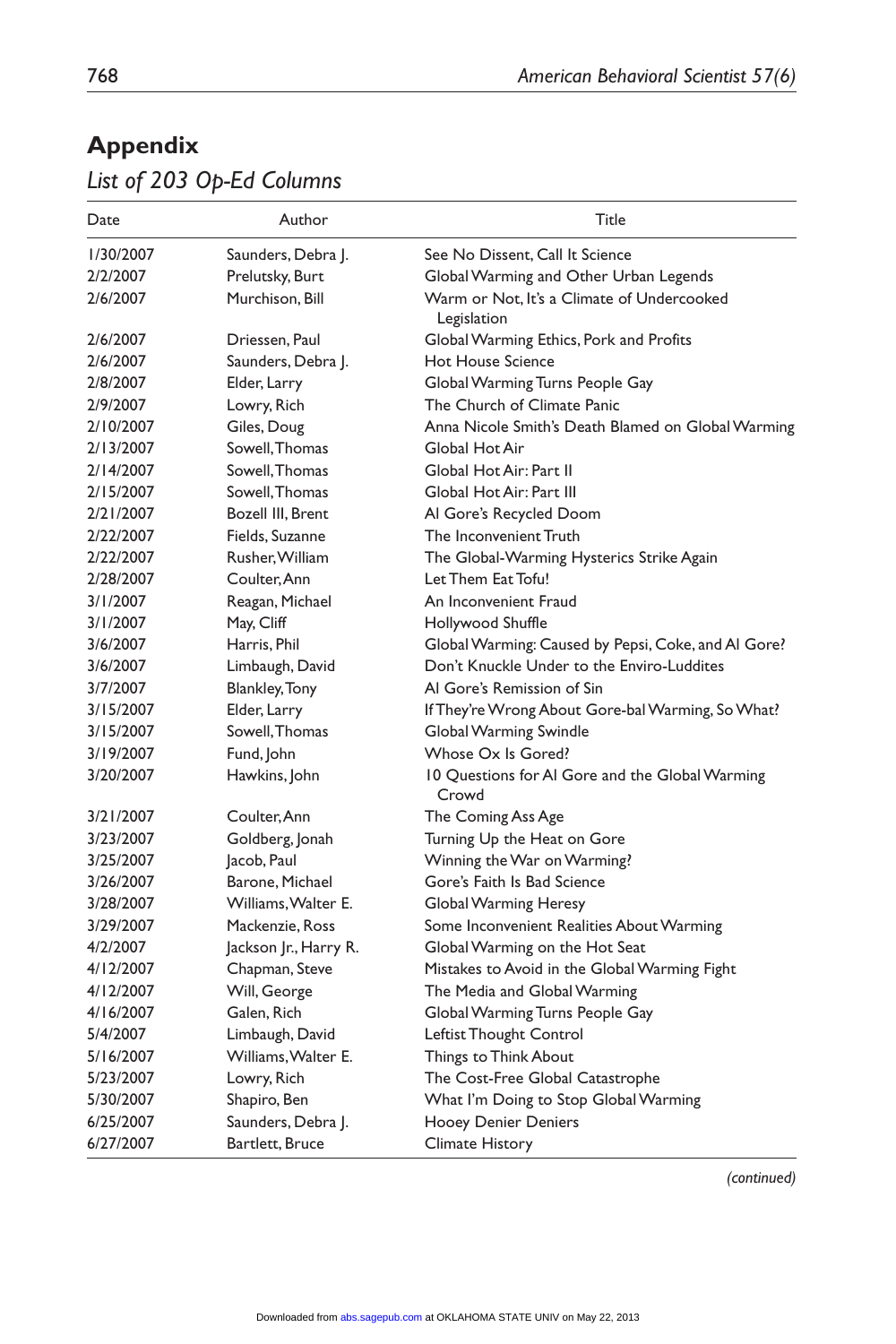| Date       | Author                | Title                                                              |
|------------|-----------------------|--------------------------------------------------------------------|
| 7/9/2007   | Carpenter, Amanda     | The Gospel of Gore                                                 |
| 8/6/2007   | Steigerwald, Bill     | The Sun, Stupid                                                    |
| 8/14/2007  | McCaslin, John        | Global Warming in the '20s                                         |
| 8/16/2007  | Fumento, Michael      | Global Warming and James Hansen's Hacks                            |
| 9/8/2007   | Driessen, Paul        | Global Warming Insanity?                                           |
| 9/14/2007  | Saunders, Debra J.    | Wouldn't It Be Nice?                                               |
| 9/26/2007  | Williams, Walter E.   | Global Warming Hysteria                                            |
| 10/8/2007  | Jackson Jr., Harry R. | Global Warming: Scientists, Cynics, and Conservatives              |
| 10/12/2007 | Charen, Mona          | Of Polar Bears and Consensus                                       |
| 10/14/2007 | Hill, Austin          | Al Gore: Leading Us to Peace? Really?                              |
| 10/15/2007 | Jackson Jr., Harry R. | "Gored" by the Nobel Prize                                         |
| 10/16/2007 | Thomas, Cal           | Global Warming: The Conservatives' Opportunity                     |
| 10/17/2007 | <b>Blankley, Tony</b> | Gore Wins, Facts Lose                                              |
| 10/17/2007 | Bozell III. Brent     | Al Gore's Nobel Propaganda Prize                                   |
| 10/23/2007 | Buchanan, Patrick J.  | Apocalypse Now?                                                    |
| 10/24/2007 | Stossel, John         | The Global-Warming Debate Isn't Over Until It's Over               |
| 10/25/2007 | Rusher, William       | Poor Al Gore                                                       |
| 11/1/2007  | Carpenter, Amanda     | Global Warming Committee Examines Forest Fires                     |
| 11/2/2007  | Greenberg, Paul       | Shocking: Scientists Commit Heresy                                 |
| 11/10/2007 | Borelli, Tom          | Wake Up Wal-Mart: Global Warming Regulation Is Bad<br>for Business |
| 1/21/2008  | James, Kevin          | Global Warming: The All-Purpose Farce to Control<br>Your Life      |
| 2/10/2008  | Driessen, Paul        | <b>Humpty Dumpty Policies</b>                                      |
| 2/12/2008  | Sowell, Thomas        | The Media and Politics                                             |
| 2/28/2008  | Gainor, Dan           | A Change in the Climate Discussion                                 |
| 2/28/2008  | Sowell, Thomas        | Cold Water on "Global Warming"                                     |
| 3/1/2008   | Nichols, Nick         | A Total Crock of Doo-Doo!                                          |
| 3/4/2008   | Steigerwald, Bill     | Cool News About Global Warming                                     |
| 3/6/2008   | Rusher, William       | Global Warming Doubters Strike Back                                |
| 3/13/2008  | Steigerwald, Bill     | Elizabeth Kolbert's Alarming Global Warming Sermon                 |
| 4/16/2008  | Blankley, Tony        | Bush Raises Temp on Global Warming                                 |
| 4/19/2008  | Driessen, Paul        | Global Warming Tax Hikes Headed Your Way                           |
| 4/24/2008  | Menefee, Amy          | Voters Don't Care About Global Warming, But They<br>Should         |
| 5/7/2008   | Williams, Walter E.   | <b>Environmentalists' Wild Predictions</b>                         |
| 5/13/2008  | Limbaugh, David       | John McCain and the Global Warming Train                           |
| 5/15/2008  | Hagelin, Rebecca      | Climate Control: A Costly Proposal                                 |
| 5/15/2008  | Thomas, Cal           | McCain Joins Global Warming Cult                                   |
| 5/16/2008  | Tucker, Rich          | Global Warming: Playing it Cool                                    |
| 5/18/2008  | Bluey, Robert         | McCain's Global Warming Plan Threatens Economy                     |
| 5/21/2008  | Stossel, John         | McCain Finds His Crisis in Global Warming                          |
| 5/21/2008  | Goldberg, Jonah       | The Church of Green                                                |
| 5/22/2008  | Will, George          | The United States' New Pre-Emptive War                             |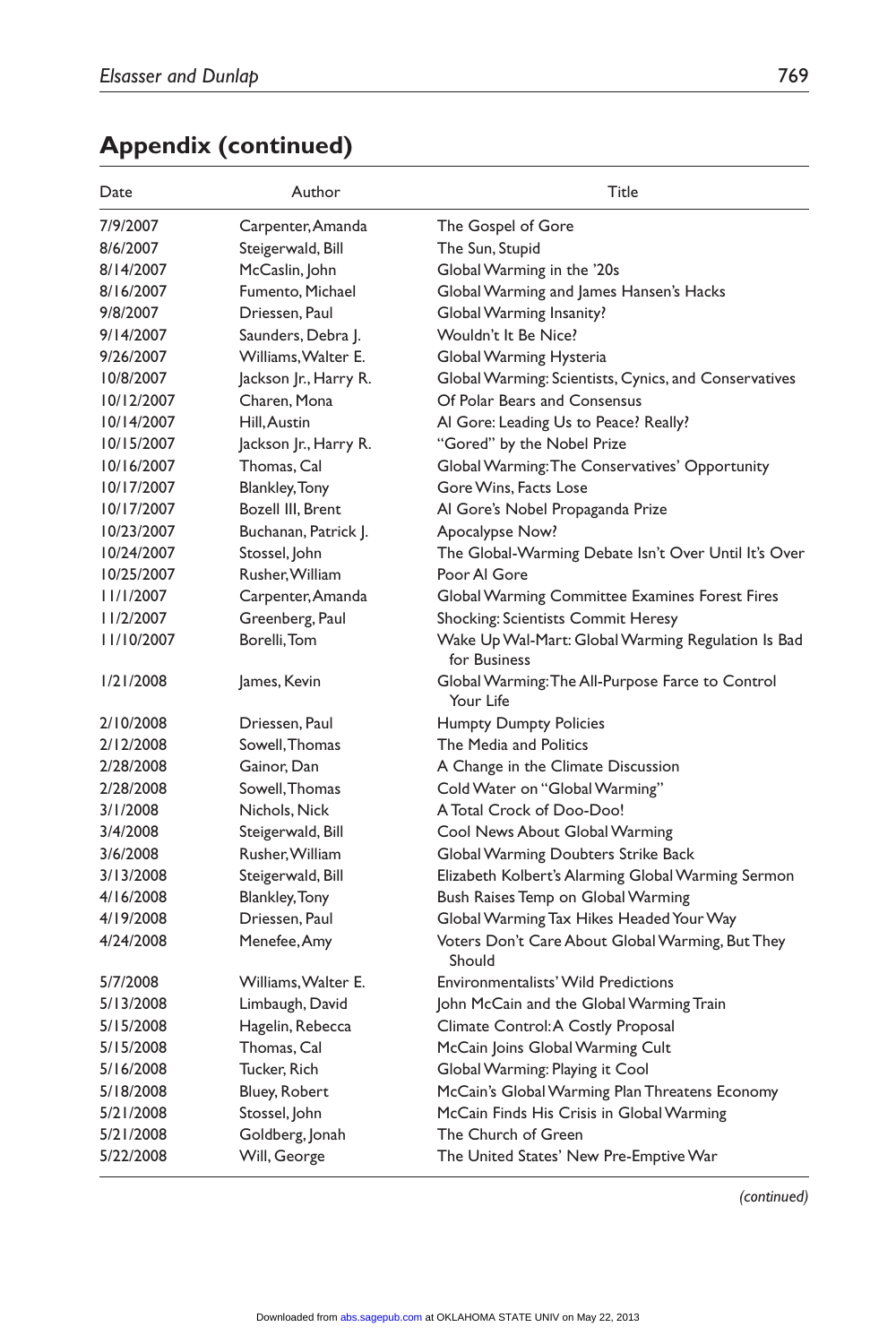| Date       | Author               | Title                                                                                             |
|------------|----------------------|---------------------------------------------------------------------------------------------------|
| 5/31/2008  | Krauthammer, Charles | Environmentalists Pick Up Where Communists Left Off                                               |
| 6/4/2008   | Bozell III, Brent    | Hurricane Lieberman-Warner                                                                        |
| 6/13/2008  | Weyrich, Paul        | Global Warming Legislative Possibilities                                                          |
| 6/19/2008  | Lowry, Rich          | The Global Warming Bubble                                                                         |
| 6/20/2008  | Gallagher, Mike      | <b>Global Warming Hypocrites</b>                                                                  |
| 6/26/2008  | Tyrrell, Emmett      | Tracing the Roots of Environmentalism                                                             |
| 7/23/2008  | Strom, David         | Do Conservatives Hate Their Children?                                                             |
| 7/26/2008  | Barone, Michael      | A Step Back From Enviro Lunacy                                                                    |
| 7/29/2008  | Feulner, Ed          | Kyoto Treaty: Pointless Promises                                                                  |
| 7/30/2008  | Strom, David         | Revealed: Conservatives Have Escape Plan for When<br>They Destroy the Earth                       |
| 10/11/2008 | Driessen, Paul       | Following Europe's Lead on Climate Change                                                         |
| 10/18/2008 | Borelli, Tom         | ConocoPhillips' Push for Global Warming Regulations<br>Could Lead to the Next Government Takeover |
| 11/29/2008 | Borelli, Tom         | Obama's Grand Experiment: Global Warming Cap-and-<br><b>Trade Policy</b>                          |
| 11/29/2008 | Giles, Doug          | The Global Warming Goons Want Your Little Ones                                                    |
| 12/1/2008  | Saunders, Debra      | When the Warmest in History Isn't                                                                 |
| 12/17/2008 | Bialosky, Bruce      | What Has AI Gore Wrought?                                                                         |
| 12/24/2008 | Williams, Walter E.  | Global Warming Rope-A-Dope                                                                        |
| 1/28/2009  | Sullum, Jacob        | Obama's Green Snake Oil                                                                           |
| 1/30/2009  | Tucker, Rich         | Hot Air and Hypocrisy                                                                             |
| 2/9/2009   | Steigerwald, Bill    | A Nation Immune to Global Warming Hysteria                                                        |
| 2/27/2009  | Will, George         | The Times Blows Smoke on Global Warming                                                           |
| 3/9/2009   | Steigerwald, Bill    | George F. Will: Cool on Warming, Hot on Baseball                                                  |
| 3/21/2009  | Giles, Doug          | Welcome to Green Hell, Where You're All a Bunch of<br>Slaves                                      |
| 3/24/2009  | Schlafly, Phyllis    | Global Warming is Running Out of Hot Air                                                          |
| 3/27/2009  | Lambro, Donald       | Choking on Hypocritical "Green" Legislation                                                       |
| 4/20/2009  | Steigerwald, Bill    | Talking Climate Change With Anthony Watts                                                         |
| 5/11/2009  | Barone, Michael      | On Guns and Climate, the Elites Are Out of Touch                                                  |
| 6/10/2009  | Goldberg, Jonah      | Plan to Combat Global Warming? Pie in the Sky                                                     |
| 6/30/2009  | Limbaugh, David      | The Censorious Left's Global Warming Denier Deniers                                               |
| 7/1/2009   | Gerson, Michael      | Cap-and-Traitors                                                                                  |
| 9/2/2009   | Goldberg, Jonah      | Global Warming and the Sun                                                                        |
| 10/1/2009  | Will, George         | On Climate, Bad News Will Resume                                                                  |
| 10/13/2009 | Saunders, Debra J.   | What Happened to Global Warming?                                                                  |
| 10/16/2009 | Buchanan, Patrick J. | The Second Battle of Copenhagen                                                                   |
| 10/23/2009 | Fields, Suzanne      | An Inconvenient Rebuttal                                                                          |
| II/8/2009  | Will, George         | No Climate for a Change Treaty                                                                    |
| 11/25/2009 | Turek, Frank         | Science Doesn't Say Anything—Scientists Do                                                        |
| II/26/2009 | Tyrrell, Emmett      | The Global Warmists' Deceit                                                                       |
| II/30/2009 | Barone, Michael      | Global Warming Consensus: Garbage In, Garbage Out                                                 |
| 12/1/2009  | Feulner, Ed          | Climate Agenda: High Price, Low Return                                                            |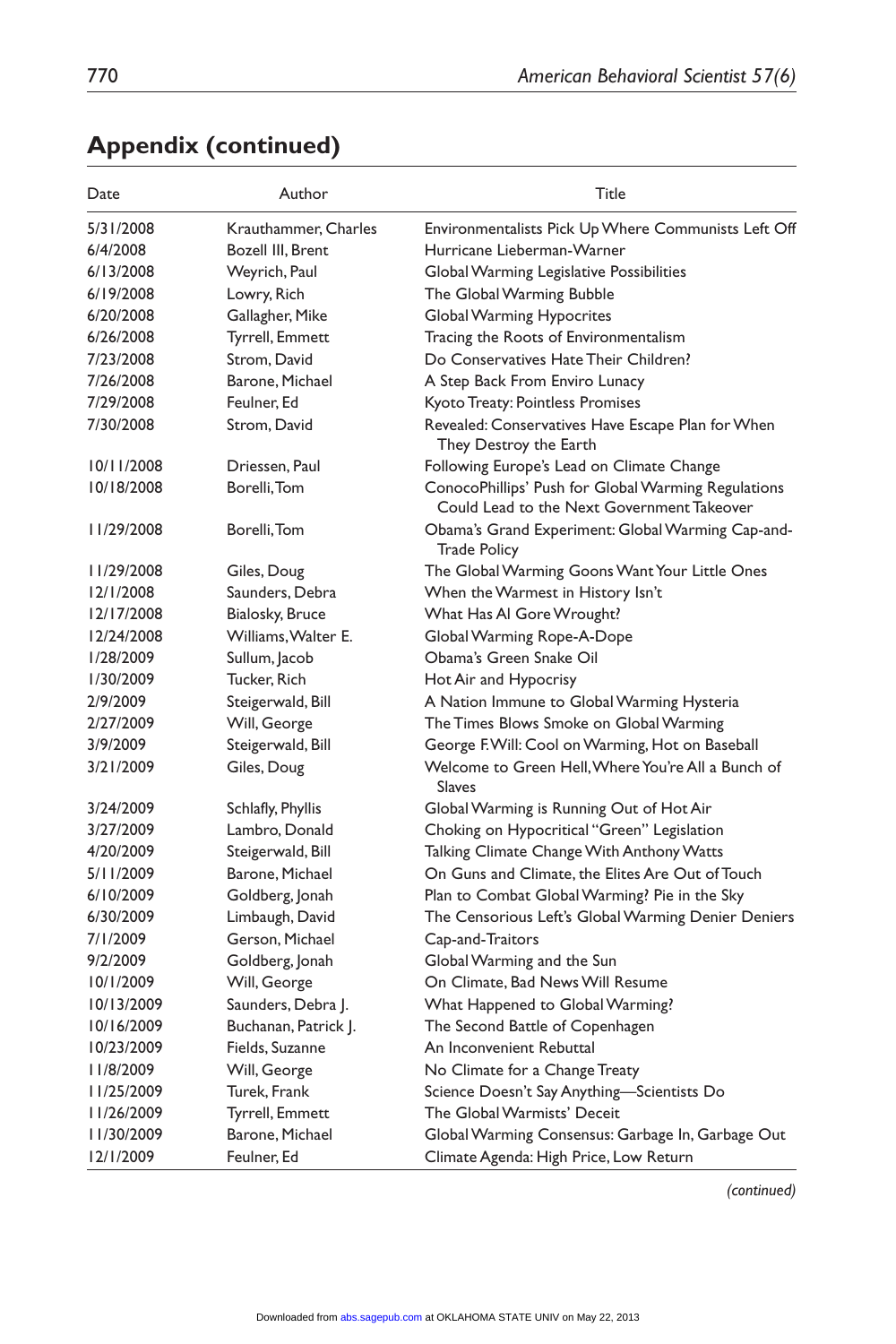| Date       | Author               | Title                                                                    |
|------------|----------------------|--------------------------------------------------------------------------|
| 12/1/2009  | Saunders, Debra J.   | The Inquisition of Global Warming                                        |
| 12/1/2009  | Turney, Meredith     | America's Unnecessary Sacrifice for the Planet                           |
| 12/2/2009  | Coulter, Ann         | Do Smoking Guns Cause Global Warming, Too?                               |
| 12/2/2009  | Harsanyi, David      | A Reason to Be Skeptical                                                 |
| 12/3/2009  | Elder, Larry         | ClimateGate: NPR Sees Silver Lining                                      |
| 12/3/2009  | Goldberg, Jonah      | Groupthink and the Global Warming Industry                               |
| 12/4/2009  | Goldberg, Jonah      | Assessing Pre-Blame for Climate-Change Summit                            |
| 12/4/2009  | Harsanyi, David      | We-Don't-Want-to-Talk-About-It-Gate                                      |
| 12/4/2009  | Limbaugh, David      | Gibbs: Don't Confuse Copenhagen-Bound Obama with<br>Global Warming Facts |
| 12/5/2009  | Giles, Doug          | It's Got to Suck to Be a Climavangelist                                  |
| 12/6/2009  | Connor, Ken          | Global Warming in the Hot Seat                                           |
| 12/6/2009  | Will, George         | Earth's Next Last Chance                                                 |
| 12/8/2009  | Hawkins, John        | Four Colossal Holes in the Theory of Man-Made<br>Global Warming          |
| 12/8/2009  | Limbaugh, David      | Defenseless Enviro-Thugs Go on Offense                                   |
| 12/8/2009  | Murchison, Bill      | A Bad Year for the Experts                                               |
| 12/8/2009  | Norris, Chuck        | Chestnuts Roasting on a Copenhagen Fire                                  |
| 12/9/2009  | Bozell III, Brent    | Climate Skeptics Need Mental Help?                                       |
| 12/9/2009  | Morris and McGann    | U.S. Halfway to Kyoto Goals  With No Government<br>Regulation            |
| 12/9/2009  | Williams, Walter E.  | We've Been Had                                                           |
| 12/11/2009 | Gerson, Michael      | The Scientific War on Science                                            |
| 12/11/2009 | Glick, Caroline      | Narcissists and Madmen                                                   |
| 12/11/2009 | Goldberg, Jonah      | Global Warming as a Political Tool                                       |
| 12/11/2009 | Tucker, Rich         | A Warning on Warming                                                     |
| 12/14/2009 | Bialosky, Bruce      | Global Warming: They Will Never Be Convinced                             |
| 12/14/2009 | Jackson, Jr., Harry  | Climate Change: The Bell Tolls for Thee                                  |
| 12/15/2009 | Hawkins, John        | 10 Global Warming Doomsday Predictions                                   |
| 12/17/2009 | Harsanyi, David      | Hide the Decline  and More                                               |
| 12/17/2009 | Reagan, Michael      | The Haze of Copenhagen                                                   |
| 12/18/2009 | Buchanan, Patrick J. | Shakedown in Copenhagen                                                  |
| 12/18/2009 | Chavez, Linda        | <b>Climate Hubris</b>                                                    |
| 12/21/2009 | Barone, Michael      | When Liberal Dreams Collide With Public Opinion                          |
| 12/22/2009 | Sowell, Thomas       | The "Science" Mantra                                                     |
| 12/28/2009 | Greenberg, Paul      | Oh, Yes, Copenhagen                                                      |
| 12/31/2009 | Will, George         | Out of Catastrophe, Renewal                                              |
| 1/6/2010   | Shapiro, Ben         | For Obama, Global Warming Trumps National Security                       |
| 1/8/2010   | Charen, Mona         | It's Freezing: Must Be Global Warming                                    |
| 1/13/2010  | Williams, Walter E.  | Global Warming Is a Religion                                             |
| 1/14/2010  | Thomas. Cal          | A Failing Doctrine                                                       |
| 1/30/2010  | Sanders, Jon         | Twelve Simple Ways to Fight This Climate Change                          |
| 1/31/2010  | Saunders, Debra J.   | So Much Wasted Green for Climate Change Talks                            |
| 2/2/2010   | Schlafly, Phyllis    | Global Warming Is Frozen Over                                            |
| 2/3/2010   | Williams, Walter E.  | Global Warming Update                                                    |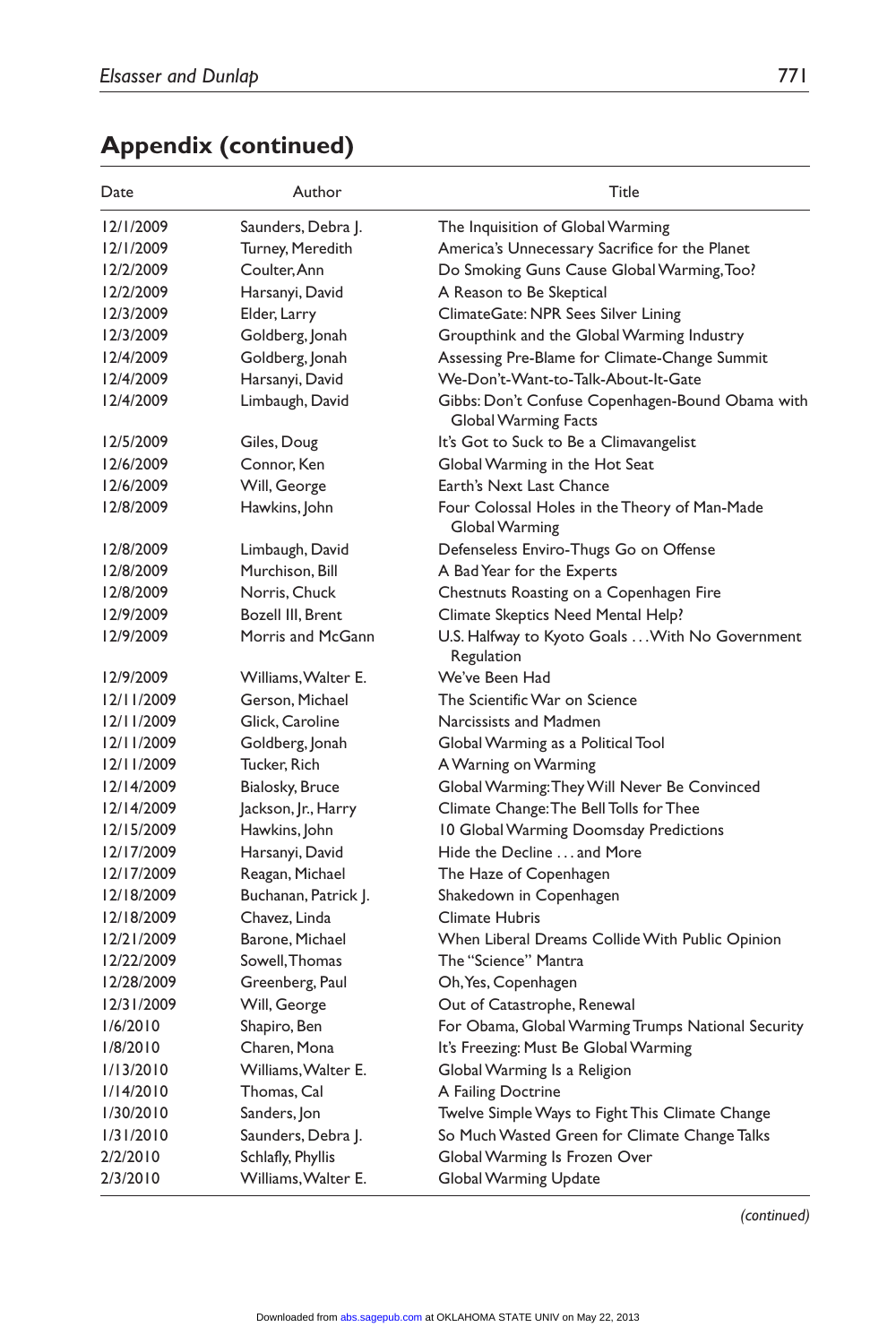| Date       | Author                            | Title                                                              |
|------------|-----------------------------------|--------------------------------------------------------------------|
| 2/4/2010   | Barone, Michael                   | How Climate-Change Fanatics Corrupted Science                      |
| 2/6/2010   | Driessen, Paul                    | Disclosing the Real Risks on Climate Change                        |
| 2/9/2010   | Charen, Mona                      | <b>Frontier Suburbanite</b>                                        |
| 2/16/2010  | Hawkins, John                     | Five Wacky Ways Libs Want to Fight Non-Existent<br>Global Warming  |
| 2/17/2010  | Harsanyi, David                   | Who Doesn't Trust Science Now?                                     |
| 2/18/2010  | Saunders, Debra J.                | The Winter of Global Warming                                       |
| 2/19/2010  | Tucker, Rich                      | A Global Warming Snow Job                                          |
| 2/21/2010  | Will, George                      | <b>Blinded by Science</b>                                          |
| 2/24/2010  | Blackwell, Ken                    | Climate Change Debate Over? It's Just Begun!                       |
| 2/24/2010  | Williams, Walter E.               | Global Warming Update                                              |
| 3/2/2010   | Buchanan, Patrick J.              | Hoax of the Century                                                |
| 3/17/2010  | Williams, Walter E.               | The Warmers Strike Back                                            |
| 4/15/2010  | Cushman, Jackie                   | Who Cares About Global Warming?                                    |
| 5/1/2010   | Driessen, Paul                    | (Desperately) Looking for Arctic Warming                           |
| 5/3/2010   | Blackwell, Ken                    | Is the Climate Bill Frozen?                                        |
| 5/15/2010  | Driessen, Paul                    | A Few Questions for Climate Alarmists                              |
| 5/22/2010  | Driessen, Paul                    | Is Global Warming Really Cause for Alarm?                          |
| 5/26/2010  | Stossel, John                     | Going "Green"                                                      |
| 6/3/2010   | Thomas, Cal                       | Sinking "Climate Change"                                           |
| 6/6/2010   | Michaels, Patrick                 | More Political Climate Science                                     |
| 6/20/2010  | Jackson Jr., Harry R.             | Capitalizing on the Latest Crisis                                  |
| 7/6/2010   | Prager, Dennis                    | Name One Difference Between World Opinion and<br>Left-Wing Opinion |
| 7/17/2010  | Driessen, Paul                    | It's Really About Controlling Our Lives                            |
| 9/13/2010  | Landrith, George                  | Green Protectionism's Recycled Playbook                            |
| 9/21/2010  | Driessen, Paul                    | Unsustainable Cow Manure                                           |
| 10/7/2010  | Saunders, Debra J.                | Behind the Meltdown of the Climate-Change Bill                     |
| 10/8/2010  | Goldberg, Jonah                   | Green Fervor, Red Blood                                            |
| 11/4/2010  | Kibbe, Matt                       | Obama's "Green" Energy Plan Infringes on Liberty                   |
| 11/4/2010  | Soon, Willie and David<br>Legates | Disputing the Skeptical Environmentalist                           |
| 11/19/2010 | Labohm, Hans                      | Climate Change No Longer Scary in Europe                           |
| 11/26/2010 | Driessen, Paul                    | Lomborg's Partly Right Problem and Wrong Solution                  |
| 11/30/2010 | Saunders, Debra J.                | You Can Stop Paying for AI Gore's Mistake                          |
| 12/2/2010  | Soon, Willie                      | <b>False Prophecies Beget Faulty Policies</b>                      |
| 12/13/2010 | DuHamel, Jonathon                 | Climate Change and Biodiversity                                    |
| 12/14/2010 | Schlafly, Phyllis                 | Time to Freeze Global Warming                                      |
| 12/18/2010 | Weissenberger,                    | Failure Equals Success in Looking Glass World of                   |
|            | Redmond                           | Cancun                                                             |
| 12/19/2010 | Soon, Willie                      | Hype Versus Reality on Indian Climate Change                       |
| 12/21/2010 | Schlafly, Phyllis                 | Let There Be Light                                                 |
| 12/26/2010 | Flanakin, Duggan                  | The Cancun Climate Con                                             |
| 12/26/2010 | Hill, Austin                      | What If the Energy Isn't "Green"?                                  |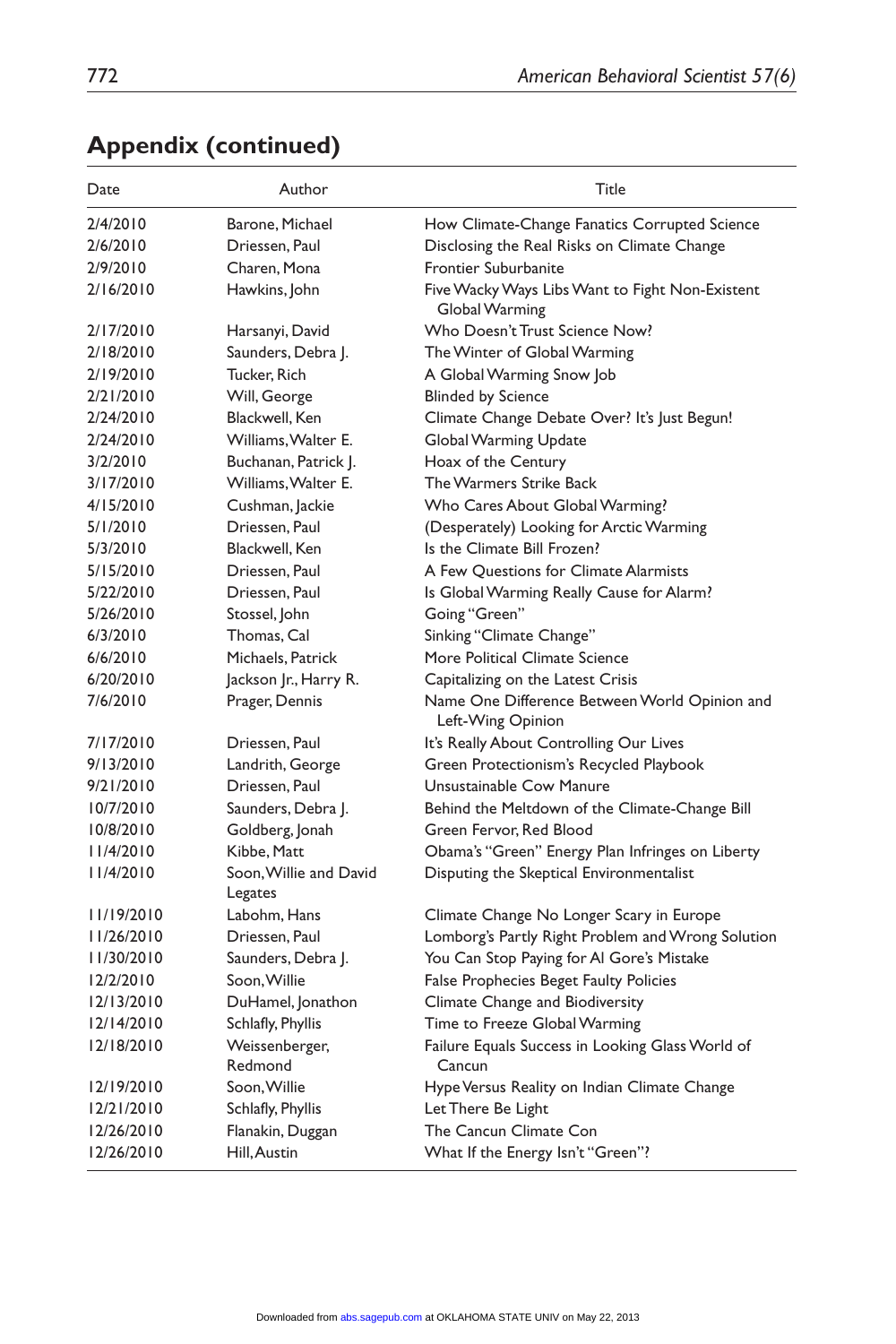## **Declaration of Conflicting Interests**

The author(s) declared no potential conflicts of interest with respect to the authorship and/or publication of this article.

## **Funding**

The author(s) received no financial support for the research, authorship, and/or publication of this article.

## **Notes**

- 1. We recognize that a broader array of factors, particularly those operating at the individual and cultural levels, also contribute to the failure of the United States and other nations to develop effective carbon emission reduction programs (see, e.g., Hamilton, 2010; Norgaard, 2011), but our focus is on the *organized* campaign to deny the seriousness of global warming—a very critical factor in our opinion.
- 2. We use *climate change* and *global warming* interchangeably and in both cases mean anthropogenic or human-induced climate change and warming.
- 3. Although this article focuses on the United States, it should be noted that the growing international presence of the denial machine seems heavily based on the conservative movement—particularly conservative think tanks (often with obvious links to their counterparts in the United States)—especially in the United Kingdom, Canada, and Australia. See, for example, Hoggan (2009), McKewon (2012), and Washington and Cook (2011).
- 4. Both Powell (2011, pp. 1-5) and Washington and Cook (2011, chap. 1) provide convincing arguments that *denial* and *deniers* are more appropriate labels than are *skepticism* and *skeptics*, and we agree that the former terms are often more accurate and appropriate. However, we use *skeptics* when it seems suitable for describing how various actors label themselves and are labeled by others.
- 5. See Powell (2011, chap. 14) and Pearce (2010) for informative analyses of Climategate.
- 6. Columnists are continuously being added to the website, and there are no data indicating how many columnists were featured at the exact times of the column searches.
- 7. The list was accessed January 1, 2011, and thus is smaller than the current (and everexpanding) list available at http://skepticalscience.com. The major categories of arguments used in this study are shown in Table 3, and the full list of 103 is available from the authors.
- 8. This scheme combines (and thereby extends) two prior tripartite categorizations of skeptical or denial arguments or claims. In their study of skeptical claims promoted by conservative think tanks up through 1997, McCright and Dunlap (2000) documented three primary arguments: The evidence for global warming is wrong or at least weak, global warming would have largely beneficial impacts, and policies to deal with it would do more harm than good (the first, third, and fourth of the above categories). Rahmstorf (2004) more recently pointed to "trend" (it's not warming), "attribution" (humans are not the primary cause of warming), and "impact" (warming won't be harmful) skepticism—or the first, second, and third of the above categories.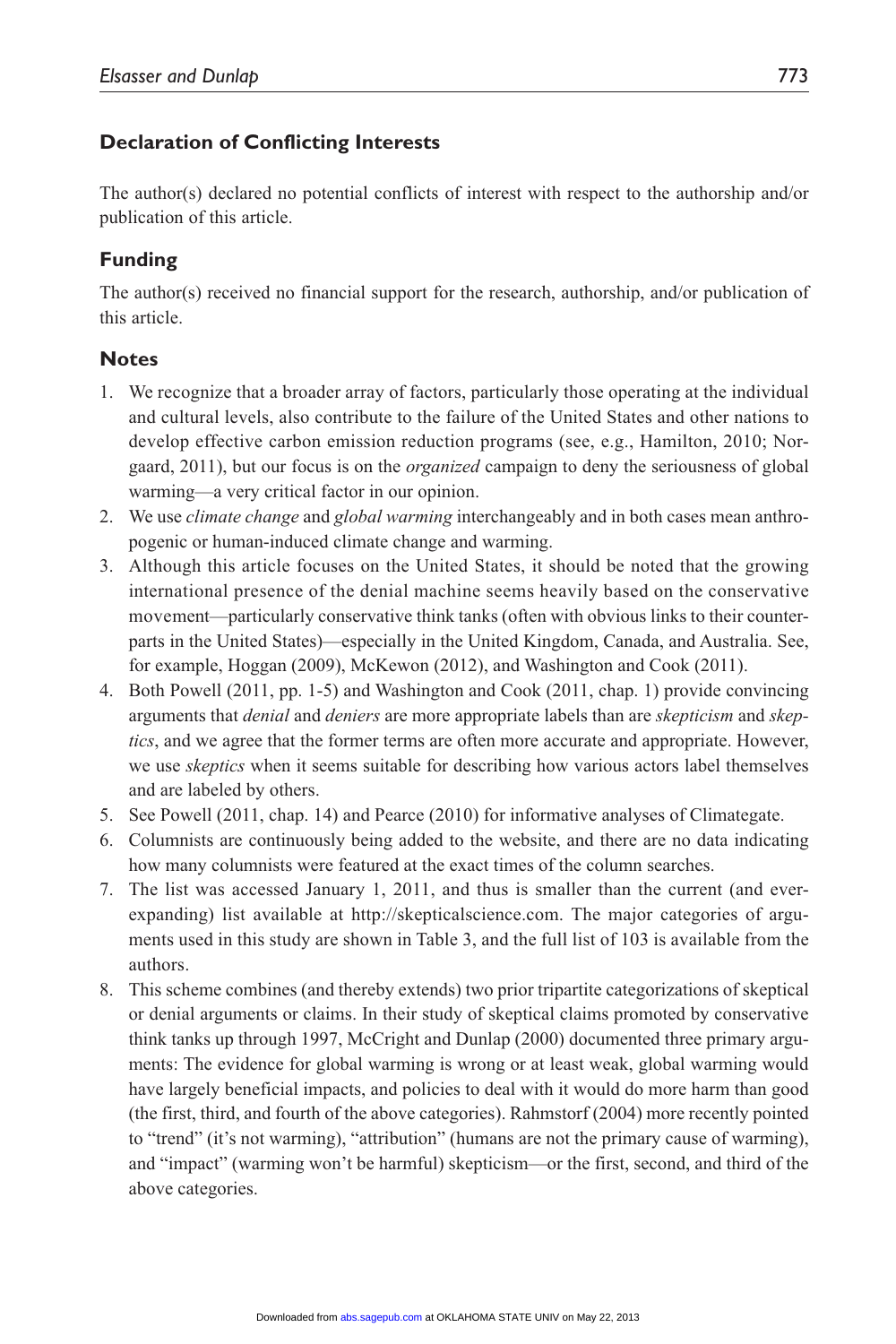#### **References**

- Akerlof, K., Rowan, K. E., Fitzgerald, D., & Cedeno, A. Y. (2012). Communication of climate projections in US media amid politicization of model science. *Nature Climate Change*, *2*, 648-654.
- Antilla, L. (2005). Climate of scepticism: US newspaper coverage of the science of climate change. *Global Environmental Change*, *15*, 338-352.
- Beder, S. (1999, March–April). Corporate hijacking of the greenhouse debate. *Ecologist*, *29*, 119-122.
- Begley, S. (2007, August 13). The truth about denial. *Newsweek*, *150*, 20-29.

Boykoff, M. T. (2011). *Who speaks for the climate? Making sense of media reporting on climate change*. Cambridge, UK: Cambridge University Press.

- Boykoff, M. T., & Boykoff, J. M. (2004). Balance as bias: Global warming and the US prestige press. *Global Environmental Change*, *14*, 125-136.
- Brock, D. (2004). *The Republican noise machine: Right-wing media and how it corrupts democracy*. New York, NY: Crown.
- Ceccarelli, L. (2011). Manufactured scientific controversy: Science, rhetoric, and public debate. *Rhetoric & Public Affairs*, *14*, 195-228.
- Davenport, C. (2011). Heads in the sand. *National Journal*. Retrieved from http://www.nationaljournal.com/magazine/heads-in-the-sand-20111201?mrefid=site\_search&page=1
- Dunlap, R. E., & McCright, A. M. (2010). Climate change denial: Sources, actors, and strategies. In C. Lever-Tracy (Ed.), *Routledge handbook of climate change and society* (pp. 240-259). London, UK: Routledge.
- Dunlap, R. E., & McCright, A. M. (2011). Organized climate change denial. In J. S. Dryzek, R. B. Norgaard & D. Schlosberg (Eds.), *The Oxford handbook of climate change* (pp. 144-160). London, UK: Oxford University Press.
- Feldman, L., Maibach, E. W., Roser-Renouf, C., & Leiserowitz, A. (2012). Climate on cable: The nature and impact of warming coverage on Fox News, CNN, and MSNBC. *International Journal of Press/Politics*, *17*, 3-31.
- Gelbspan, R. (1997). *The heat is on*. Reading, MA: Addison-Wesley.
- Gelbspan, R. (2004). *Boiling point*. New York, NY: Basic Books.
- Grandia, K. (2009). *Research on the "sponsors" behind the Heartland's New York Climate Change Conference*. Retrieved from http://www.desmogblog.com/sites/beta.desmogblog.com/files/Heartland%2009%20climate%20conference%20sponsors%20the%20 RESEARCH%20REPORT.pdf
- Greenpeace. (2010a). *Dealing in doubt: The climate denial industry and climate science*. Retrieved from http://www.greenpeace.org/international/en/publications/reports/dealingin-doubt/
- Greenpeace. (2010b). *Koch Industries secretly funding the climate denial machine*. Retrieved from http://www.greenpeace.org/usa/Global/usa/report/2010/3/executive-summary-koch-indus.pdf Hamilton, C. (2010). *Requiem for a species*. London, UK: Earthscan.
- Hoffman, A. J. (2011). Talking past each other? Cultural framing of skeptical and convinced logics in the climate change debate. *Organization & Environment*, *24*, 3-33.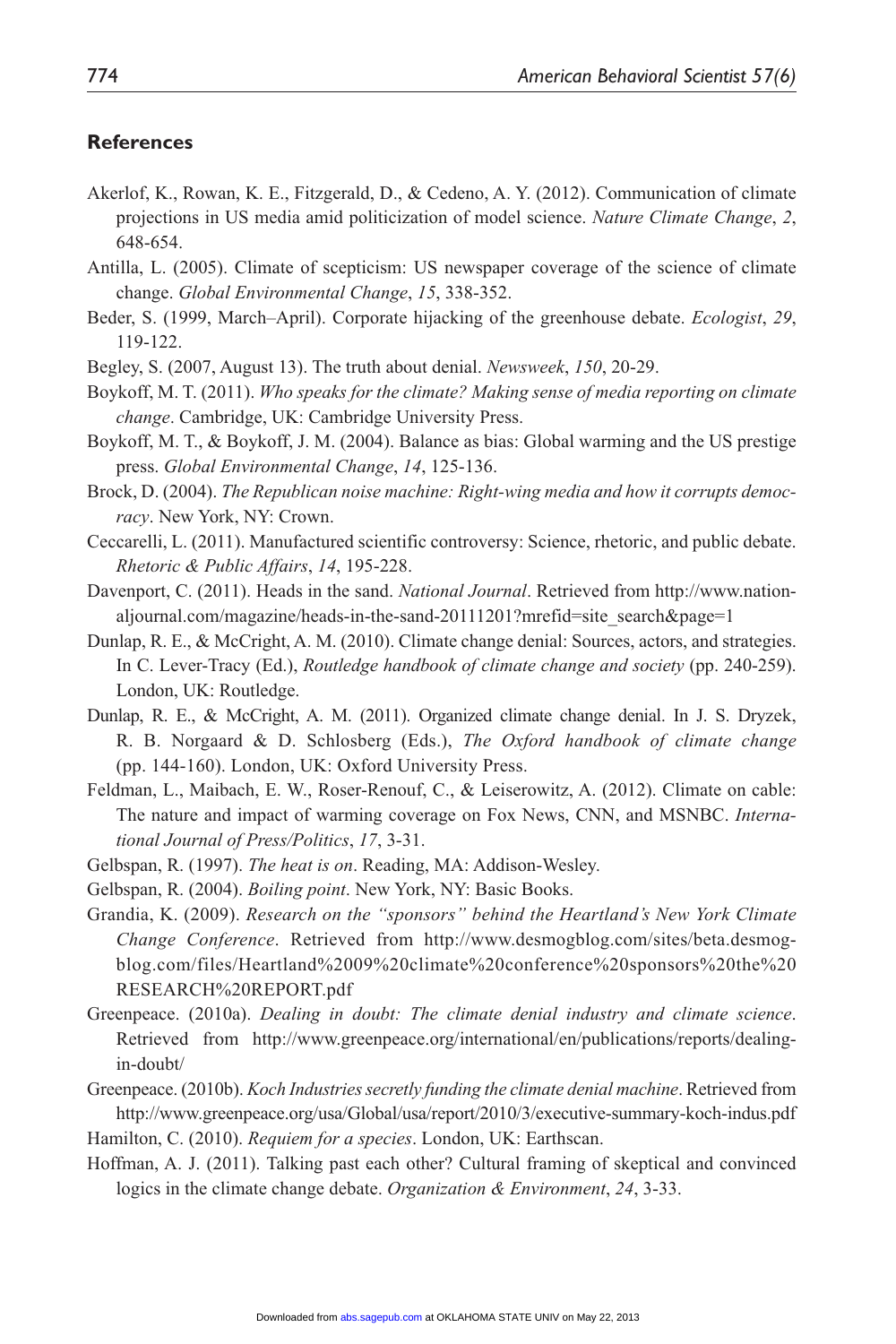- Hoggan, J., with Littlemore, R. (2009). *Climate cover-up: The crusade to deny global warming*. Vancouver, Canada: Greystone Books.
- Holliman, R. (2011). Advocacy in the tail: Exploring the implications of "Climategate" for science journalism and public debate in the digital age. *Journalism*, *12*, 832-846.
- Jamieson, K. H., & Cappella, J. N. (2008). *Echo chamber*. Oxford, UK: Oxford University Press.
- Knight, G., & Greenberg, J. (2011). Talk of the enemy: Adversarial framing and climate change discourse. *Social Movement Studies*, *10*, 323-340.
- Lahsen, M. (2008). Experiences of modernity in the greenhouse: A cultural analysis of a physicist "trio" supporting the backlash against global warming. *Global Environmental Change*, *18*, 204-219.
- Leiserowitz, A. A., Maibach, E. W., Roser-Renouf, C., Smith, N., & Dawson, E. (2013). Climategate, public opinion, and the loss of trust. *American Behavioral Scientist*.
- Mashey, J. R. (2010). *Crescendo to climate cacophony*. Retrieved from http://www.desmogblog.com/sites/beta.desmogblog.com/files/crescendo%20climategate%20cacophony%20 v1%200.pdf
- McCright, A. M. (2007). Dealing with climate change contrarians. In S. C. Moser & L. Dilling (Eds.), *Creating a climate for change: Communicating climate change and facilitating social change* (pp. 200-212). New York, NY: Cambridge University Press.
- McCright, A. M., & Dunlap, R. E. (2000). Challenging global warming as a social problem: An analysis of the conservative movement's counter-claims. *Social Problems*, *47*, 499-522.
- McCright, A. M., & Dunlap, R. E. (2003). Defeating Kyoto: The conservative movement's impact on U.S. climate change policy. *Social Problems*, *50*, 348-373.
- McCright, A. M., & Dunlap, R. E. (2010). Anti-reflexivity: The American conservative movement's success in undermining climate change science and policy. *Theory, Culture, and Society*, *27*, 100-103.
- McCright, A. M., & Dunlap, R. E. (2011). The politicization of climate change: Political polarization in the American public's views of global warming. *Sociological Quarterly*, *52*, 155-194.
- McKewon, E. (2012). Talking Points Ammo: The use of neoliberal think tank fantasy themes to delegitimise scientific knowledge of climate change in Australian newspapers, *Journalism Studies 13*(2), 277-297.
- McKnight, D. (2010). A change in the climate? The journalism of opinion at News Corporation. *Journalism*, *11*, 693-706.
- Media Matters in America. (2007). *Black and white and re(a)d all over: The conservative advantage in syndicated op-ed columns*. Retrieved from http://mediamatters.org/reports/oped
- Mooney, C. (2005, May–June). Some like it hot. *Mother Jones*, *30*, 36-49.
- Norgaard, K. M. (2011). *Living in denial: Climate change, emotions, and everyday life*. Cambridge, MA: MIT Press.
- Oreskes, N., & Conway, E. M. (2010). Merchants of doubt: How a handful of scientists obscured the truth on issues from tobacco smoke to global warming. New York: Bloomsbury.
- Painter, J. (2011). *Poles apart: The international reporting of climate scepticism*. Oxford, UK: University of Oxford.